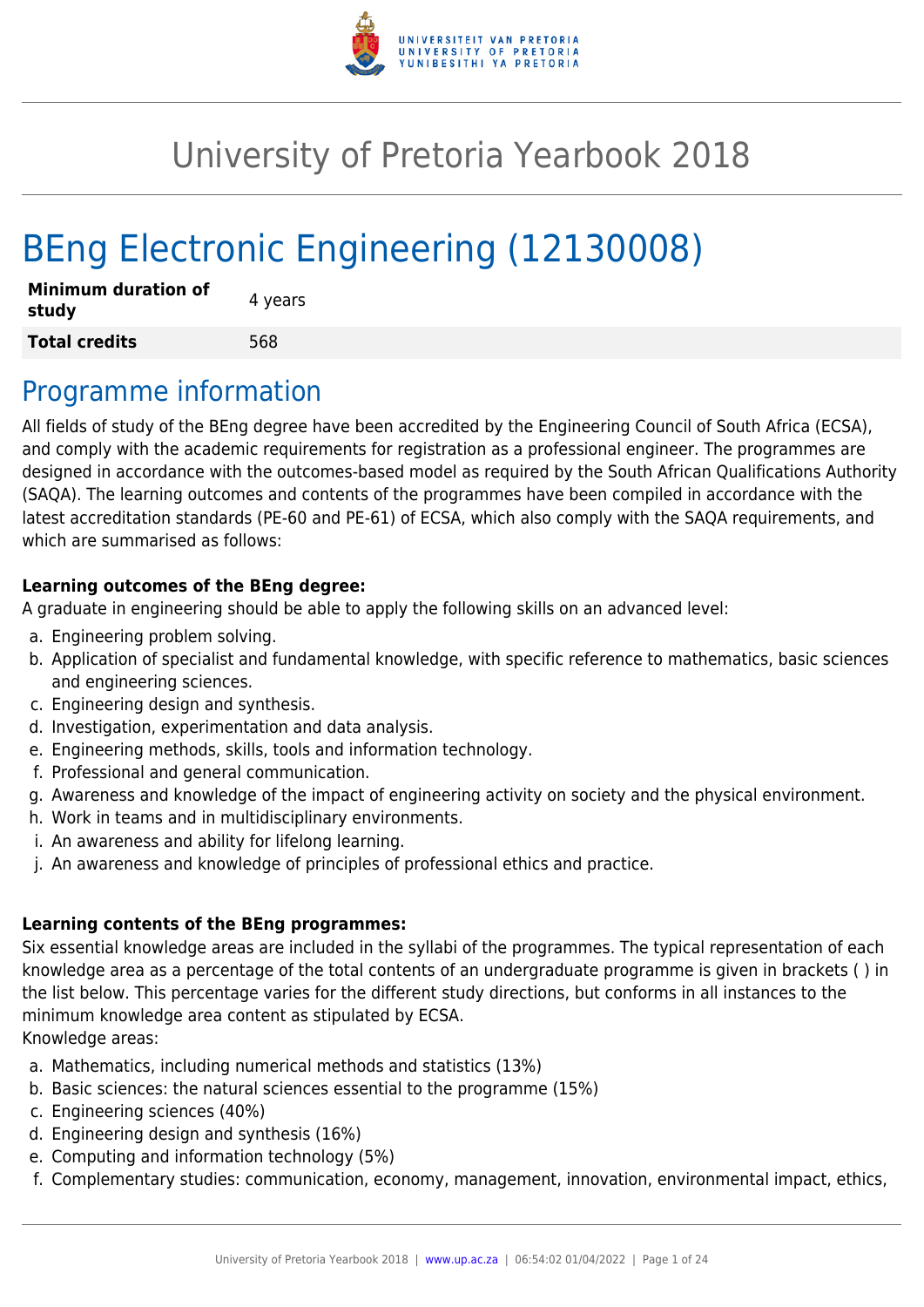

engineering practice (11%).

# Admission requirements

- The following persons will be considered for admission: a candidate who is in possession of a certificate that is deemed by the University to be equivalent to the required Grade 12 certificate with university endorsement; a candidate who is a graduate from another tertiary institution or has been granted the status of a graduate of such an institution; and a candidate who is a graduate of another faculty at the University of Pretoria.
- Life Orientation is excluded when calculating the APS.
- Grade 11 results are used in the provisional admission of prospective students.
- A valid qualification with admission to degree studies is required.
- Minimum subject and achievement requirements, as set out below, are required. On first-year level a student has a choice between Afrikaans and English as language medium. In certain cases, tuition may be presented in English only, for example in electives, where the lecturer may not speak Afrikaans or in cases where it is not economically or practically viable.
- Provisional admission to the four-year programmes in the School of Engineering is only guaranteed if a prospective student complies with ALL the requirements below.

**Note**: Candidates who do not comply with the minimum requirements, set out above, but who have obtained a minimum APS of 30, an achievement level of 5 for English or Afrikaans, 6 for Mathematics and 5 for Physical Science, will be considered for provisional admission to either the four-year programme or the ENGAGE programme based on the results of the NBT.

• Admission to ENGAGE in the School of Engineering will be determined by the results of the NBT, NSC results, an achievement level of 5 in Mathematics and 4 in Physical Science, as well as an achievement level of 4 in Afrikaans or English, together with an APS of 25. Students may apply directly to be considered for the ENGAGE programme.

|                             | <b>Minimum requirements</b> |  |  |  |  |                    |      |  |                                                                                                            |      |            |
|-----------------------------|-----------------------------|--|--|--|--|--------------------|------|--|------------------------------------------------------------------------------------------------------------|------|------------|
|                             | <b>Achievement level</b>    |  |  |  |  |                    |      |  |                                                                                                            |      |            |
| <b>Afrikaans or English</b> |                             |  |  |  |  | <b>Mathematics</b> |      |  | <b>Physical Science</b>                                                                                    |      | <b>APS</b> |
|                             |                             |  |  |  |  |                    |      |  | NSC/IEB  HIGCSE  AS-Level  A-Level  NSC/IEB  HIGCSE  AS-Level  A-Level  NSC/IEB  HIGCSE  AS-Level  A-Level |      |            |
|                             |                             |  |  |  |  |                    | $B*$ |  |                                                                                                            | $R*$ |            |

\* A-Level: C symbols for Mathematics, Physics and Chemistry will be considered for admission providing the required APS has been obtained.

|                             | <b>ENGAGE Programme: Minimum requirements</b> |  |                    |  |  |                         |  |  |  |                                                                                                             |  |  |
|-----------------------------|-----------------------------------------------|--|--------------------|--|--|-------------------------|--|--|--|-------------------------------------------------------------------------------------------------------------|--|--|
|                             | <b>Achievement level</b>                      |  |                    |  |  |                         |  |  |  |                                                                                                             |  |  |
| <b>Afrikaans or English</b> |                                               |  | <b>Mathematics</b> |  |  | <b>Physical Science</b> |  |  |  | ∥APS∥                                                                                                       |  |  |
|                             |                                               |  |                    |  |  |                         |  |  |  | _MSC/IEB  HIGCSE  AS-Level  A-Level  NSC/IEB  HIGCSE  AS-Level  A-Level  NSC/IEB  HIGCSE  AS-Level  A-Level |  |  |
| 114                         |                                               |  |                    |  |  |                         |  |  |  |                                                                                                             |  |  |

# Other programme-specific information

With a few exceptions, most modules offered at the School of Engineering are semester modules having credit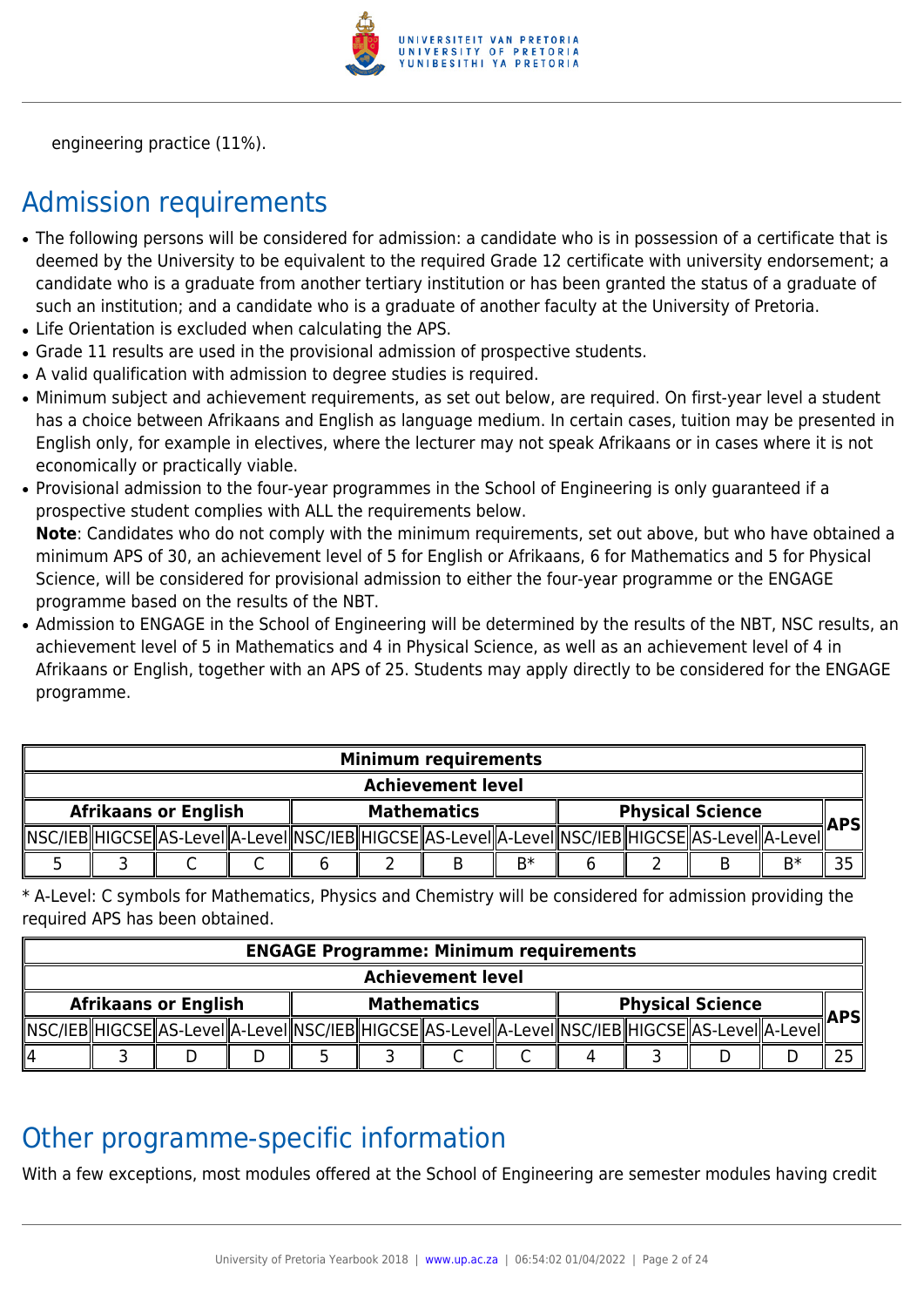

values of either 8 or 16.

A student may be permitted by the Dean, on recommendation of the relevant head of the department, to register for an equivalent module in an alternate semester, although the module is normally offered to the student's group in another semester, and providing that no timetable clashes occur.

### **Please note**:

- 1. Students who did not pass SWK 122 Mechanics 122 in their first year of study can take the module in the first semester of the following year.
- 2. All students are required to successfully complete JCP 2013, Community-based project 203 as part of the requirements for the BEng degree. A student may register for the module during any of the years of study of the programme, but preferably not during the first or the final year of study.
- 3. Students registered for Chemical Engineering who have passed CBI 311, receive credit for CBI 410.
- 4. Mechanical Engineering: For the Aeronautical Option, the themes of both the Design and the Project must be aeronautical-related.
- 5. Offering of electives depends on the availability of resources and industry support.

# Promotion to next study year

### **Promotion to the second semester of the first year and to the second year of study (Eng. 14)**

- a. A new first-year student who has failed in all the prescribed modules of the programme at the end of the first semester, is excluded from studies in the School of Engineering. A student who is registered for the Engineering Augmented Degree Programme and has passed only 8 credits will also be excluded.
- b. A student who complies with all the requirements of the first year of study, is promoted to the second year of study.
- c. A student who has not passed at least 70% of the credits of the first year of study after the November examinations, must reapply for admission should he/she intend to proceed with his/her studies. Application on the prescribed form must be submitted to the Student Administration of the School of Engineering not later than 11 January. Late applications will be accepted only in exceptional circumstances after approval by the Dean. Should first-year students be readmitted, conditions of readmission will be determined by the Admissions Committee.
- d. Students who have not passed all the prescribed modules at first year level (level 100), as well as students who are readmitted in terms of Faculty Regulations must register for the outstanding first-year level (level-100) modules.
- e. A student who is repeating his or her first year, may, on recommendation of the relevant heads of department and with the approval of the Dean, be permitted to enroll for modules of the second-year of study in addition to the first-year modules which he or she failed, providing that he or she complies with the prerequisites for the second-year modules and no timetable clashes occur. Students on the ENGAGE programme may, following the same procedure, be permitted to enrol for level-200 modules in addition to the level-100 modules which he/she failed providing that he/she complies with the prerequisites for the modules at 200-level and no timetable clashes occur. On recommendation of the relevant head of department and with special permission from the Dean, permission may be granted to exceed the prescribed number of credits. The total number of credits which may be approved may not exceed the normal number of credits per semester by more than 16 credits.
- f. Students in Computer, Electrical and Electronic Engineering, who fail a first-year module for the second time, forfeit the privilege of registering for any modules of an advanced year of study.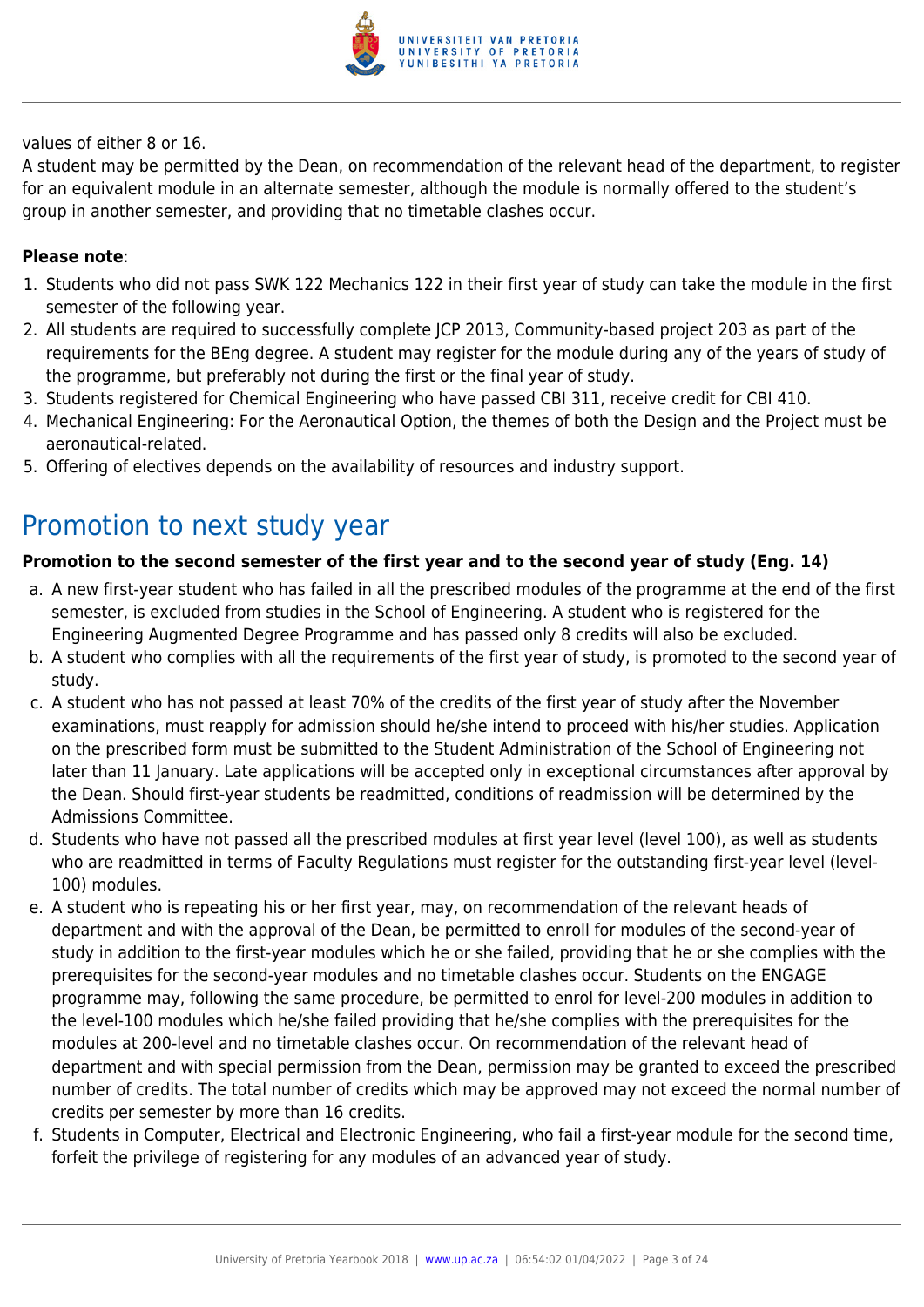

#### **Please note:**

- i. From the second year of study each student should be in possession of an approved calculator. It is assumed that each student will have easy access to a personal computer.
- ii. Students who intend transferring to Mining Engineering, must familiarise themselves with the stipulations set out in the syllabi of PWP 121 Workshop practice 121.

### **Promotion to the third year of study of the Four-year Programme, as well as to the third and the fourth years of study of the ENGAGE Programme. In case of the fourth year of study of the ENGAGE Programme, the words "first", "second" and "third" must be substituted with the words "second", "third" and "fourth" respectively. (Eng. 15)**

- a. A student who complies with all the requirements of the second year of study, is promoted to the third year of study.
- b. A student must pass all the prescribed modules at first year level (level 100) before he or she is admitted to any module at third year level (level 300).
- c. A student who is repeating his or her second year must register for all the second-year modules still outstanding. Such a student may, on recommendation of the relevant head of department and with the approval of the Dean, be permitted to enroll for modules of the third year of study in addition to the secondyear modules which he or she failed, providing that he or she complies with the prerequisites for the thirdyear modules and no timetable clashes occur. On recommendation of the relevant head of department, and with special permission from the Dean, permission may be granted to exceed the prescribed number of credits. The total number of credits which may be approved may not exceed the normal number of credits per semester by more than 16 credits.
- d. Students in Computer, Electrical and Electronic Engineering who fail a second-year module for the second time forfeit the privilege of registering for any modules of the third year of study.
- e. Students who intend transferring to Mining Engineering must familiarise themselves with the stipulations set out in the syllabi of PWP 120 Workshop practice 120, as well as PPY 317 Practical training 317.

# **Promotion to the fourth year of study of the Four-year Programme, as well as to the fifth year of study of the ENGAGE Programme. In case of the fifth year of study of the ENGAGE Programme, the words "second", "third" and "fourth" must be substituted with the words "third", "fourth" and "fifth" respectively. (Eng. 16)**

- a. A student who complies with all the requirements of the third year of study is promoted to the fourth year of study. A student who does not comply with all the requirements but who is able to register for all outstanding modules in order to complete the degree programme, may at registration be promoted to the fourth year of study.
- b. A student must pass all the prescribed modules of the second year of study, before he or she is admitted to any module of the fourth year of study.
- c. A student who has not passed all the prescribed modules of the third year of study, must register for the outstanding modules. A student may be admitted by the Dean, on the recommendation of the head of department concerned, to modules of the fourth year of study, in addition to the outstanding third-year modules, provided that he or she complies with the prerequisites of the fourth-year modules and no timetable clashes occur. The total number of credits per semester for which a student registers may not exceed the normal number of credits per semester by more than 16 credits. In exceptional cases, the Dean may, on recommendation of the relevant head of department, permit a student to exceed the above limit.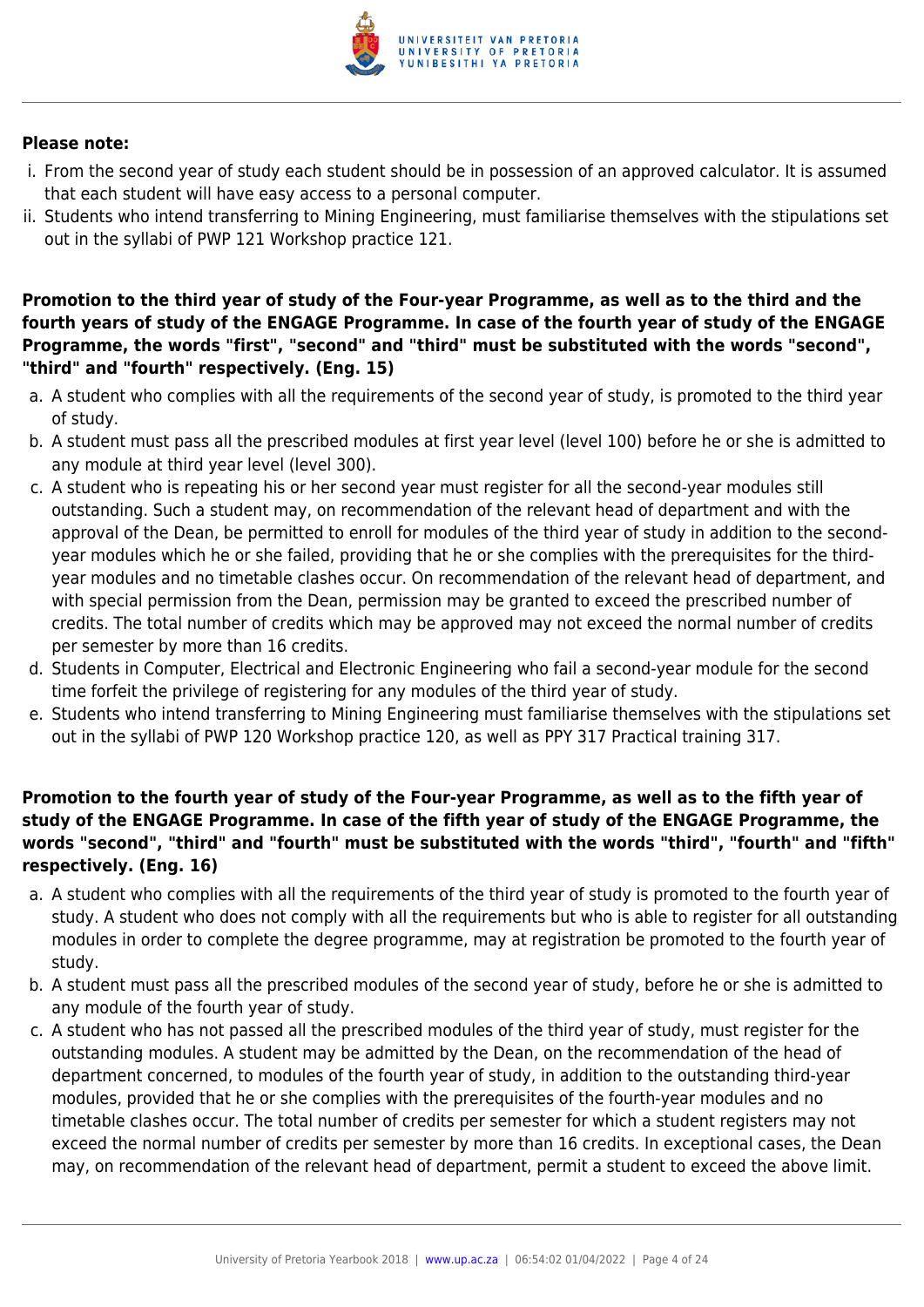

d. Students in Computer, Electrical and Electronic Engineering who fail a third-year module for the second time, forfeit the privilege of registering for any modules of the fourth year of study.

# Pass with distinction

- a. A student graduates with distinction if:
- i. no module of the third or fourth year of study of the four year programme or of the fourth or fifth year of the ENGAGE programme was repeated and a weighted average of at least 75% was obtained in one year in all the modules of the final year of study; and
- ii. the degree programme was completed within the prescribed four years for the four year programme and within the prescribed five years of the ENGAGE programme.
- b. Exceptional cases to the above will be considered by the Dean.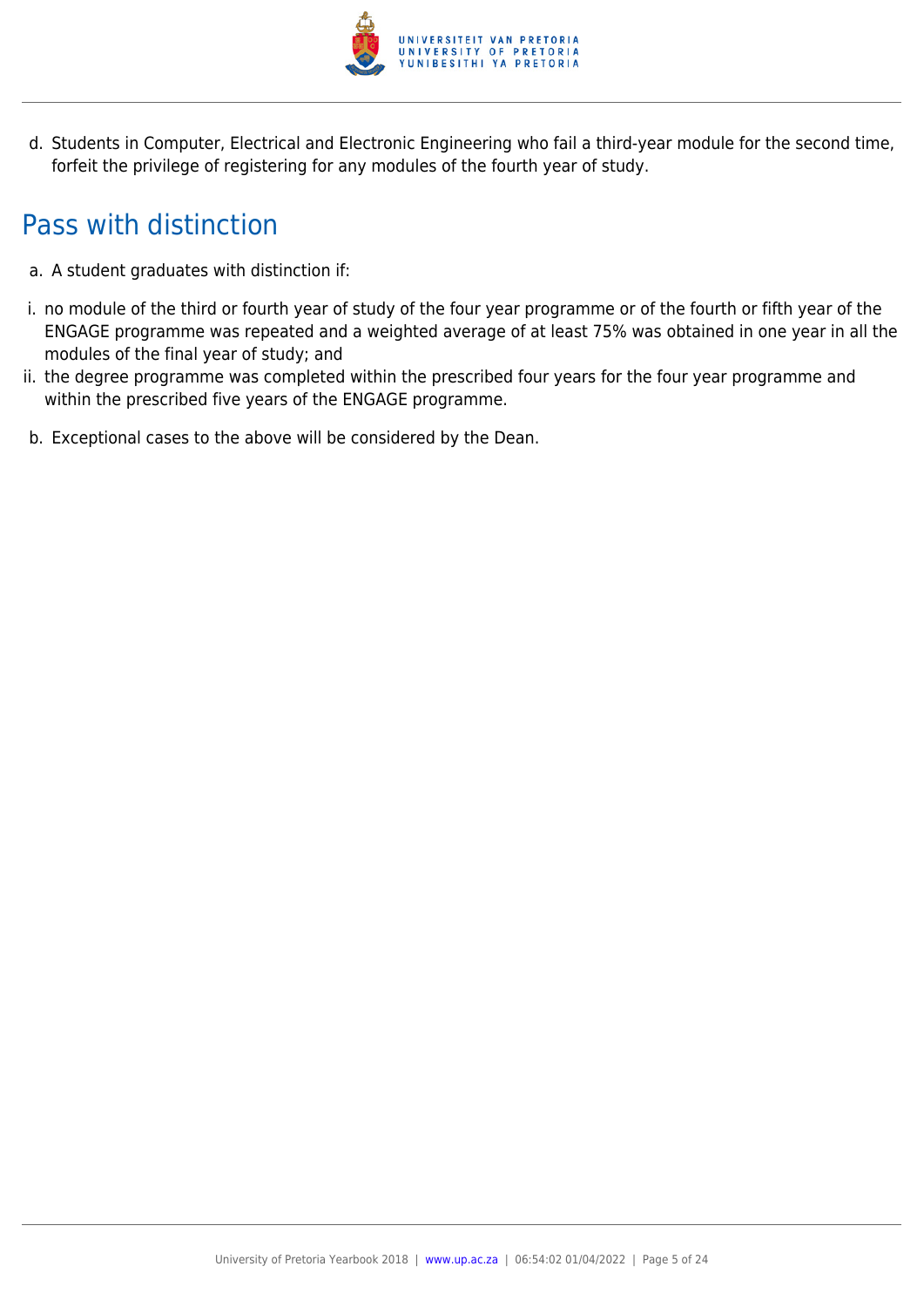

# Curriculum: Year 1

**Minimum credits: 144**

# **Fundamental modules**

# **Academic orientation 112 (UPO 112)**

| <b>Module credits</b>         | 0.00                                        |
|-------------------------------|---------------------------------------------|
| Language of tuition           | Afrikaans and English are used in one class |
| <b>Department</b>             | <b>EBIT Deans Office</b>                    |
| <b>Period of presentation</b> | Year                                        |

# **Core modules**

# **General chemistry 171 (CHM 171)**

| <b>Module credits</b>         | 16.00                                                                                                  |
|-------------------------------|--------------------------------------------------------------------------------------------------------|
| <b>Service modules</b>        | Faculty of Engineering, Built Environment and Information Technology                                   |
| <b>Prerequisites</b>          | No prerequisites.                                                                                      |
| <b>Contact time</b>           | 1 discussion class per week, 1 practical per week, 1 web-based period per week,<br>4 lectures per week |
| <b>Language of tuition</b>    | Separate classes for Afrikaans and English                                                             |
| <b>Department</b>             | Chemistry                                                                                              |
| <b>Period of presentation</b> | Semester 1                                                                                             |

#### **Module content**

General introduction to inorganic, analytical and physical chemistry. Nomenclature of inorganic ions and compounds, stoichiometric calculations concerning chemical reactions, redox reactions, solubilities and solutions, atomic structure, periodicity. Molecular structure and chemical bonding using the VSEPR model. Principles of reactivity, electrochemistry, energy and chemical reactions, entropy and free energy. Appropriate tutorial classes and practicals.

# **Electricity and electronics 122 (EBN 122)**

| <b>Module credits</b>         | 16.00                                                          |
|-------------------------------|----------------------------------------------------------------|
| <b>Prerequisites</b>          | No prerequisites.                                              |
| <b>Contact time</b>           | 1 practical per week, 1 tutorial per week, 3 lectures per week |
| <b>Language of tuition</b>    | Separate classes for Afrikaans and English                     |
| <b>Department</b>             | Electrical, Electronic and Computer Engineering                |
| <b>Period of presentation</b> | Semester 2                                                     |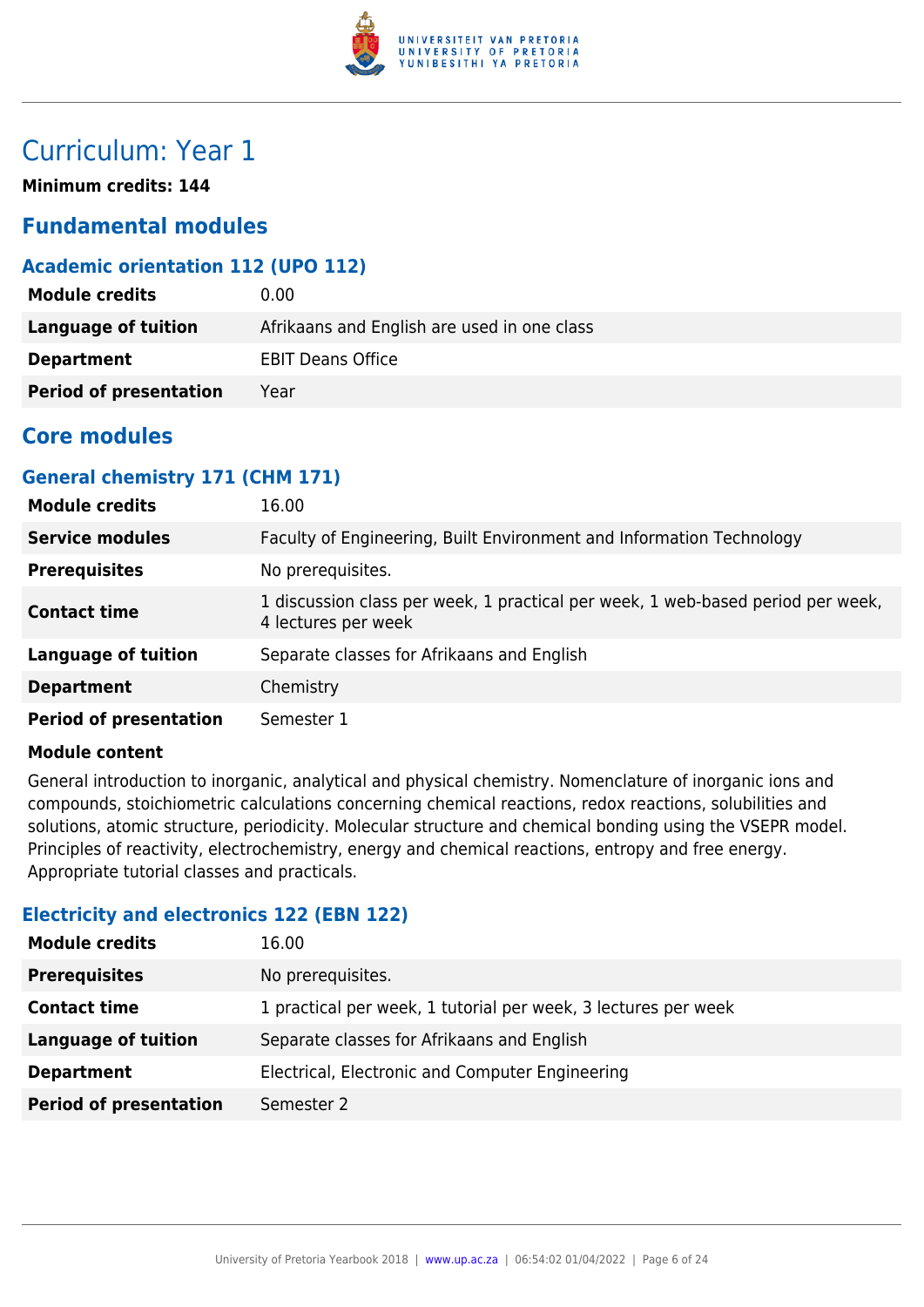

Electrical quantities, units, definitions, conventions. Electrical symbols, ideal and practical current and voltage sources, controlled sources. Ohm's law in resistive circuits, Kirchoff's current and voltage laws, resistors in series and parallel circuits, voltage and current division, mesh current and node voltage methods. Circuit theorems: linearity, superposition, Thevenin and Norton equivalent circuits, sources transformation, power calculation, maximum power transfer. Energy storage elements: current, voltage, power and energy in inductors and capacitors, inductors and capacitors in series and parallel. Ideal operational amplifiers and applications: inverting and noninverting amplifiers, summing amplifiers, current sources, integrators.

# **Introduction to laboratory measurements and computer simulations 101 (EMR 101)**

| <b>Module credits</b>         | 4.00                                            |
|-------------------------------|-------------------------------------------------|
| <b>Prerequisites</b>          | No prerequisites.                               |
| Language of tuition           | Separate classes for Afrikaans and English      |
| <b>Department</b>             | Electrical, Electronic and Computer Engineering |
| <b>Period of presentation</b> | Year                                            |

#### **Module content**

This module is presented at the end of the first semester during the recess period and lasts for one week. This module serves as an introduction to measurement techniques and basic principles of a laboratory for electrical, electronic and computer engineering students. It also provides basic training in a computer simulation environment (Matlab, including Simulink) in the computer laboratories. The importance and complementary nature of simulations and accurate experimental measurements is emphasized in the module.

# **Physics 176 (FSK 176)**

| <b>Module credits</b>         | 16.00                                                                  |
|-------------------------------|------------------------------------------------------------------------|
| <b>Service modules</b>        | Faculty of Engineering, Built Environment and Information Technology   |
| <b>Prerequisites</b>          | No prerequisites.                                                      |
| <b>Contact time</b>           | 1 discussion class per week, 1 practical per week, 4 lectures per week |
| <b>Language of tuition</b>    | Separate classes for Afrikaans and English                             |
| <b>Department</b>             | Physics                                                                |
| <b>Period of presentation</b> | Semester 2                                                             |

#### **Module content**

Introductory mathematics: Symbols, exponents, logarithms, angles in degrees, radial measure, goniometry, differentiation, and integration. Motion along a straight line: position and displacement, acceleration. Vectors: adding vectors, components, multiplying vectors. Motion in two and three dimensions: projectile motion, circular motion. Force and motion: Newton's Law, force, friction. Kinetic energy and work: work, power. Potential energy: Centre of mass, linear momentum. Collisions: impulse and linear momentum, elastic collisions, inelastic collisions. Rotation: kinetic energy of rotation, torque. Oscillations and waves: Simple harmonic motion, types of waves, wavelength and frequency, interference of waves, standing waves, the Doppler effect. Temperature, heat and the first law of thermodynamics.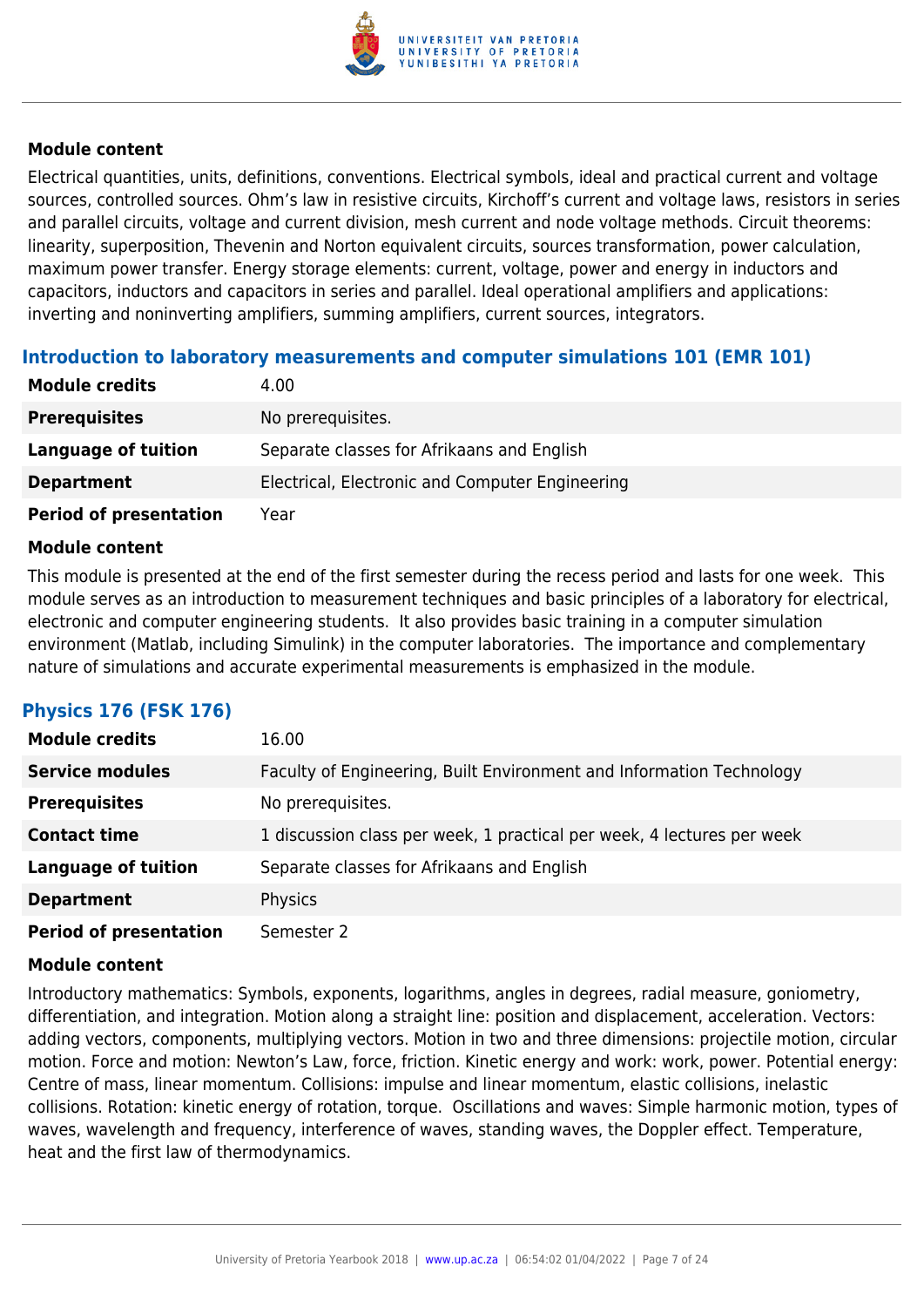

# **Humanities and social sciences 110 (HAS 110)**

| <b>Module credits</b>         | 8.00                                                                 |
|-------------------------------|----------------------------------------------------------------------|
| <b>Service modules</b>        | Faculty of Engineering, Built Environment and Information Technology |
| <b>Prerequisites</b>          | No prerequisites.                                                    |
| <b>Contact time</b>           | 2 lectures per week                                                  |
| <b>Language of tuition</b>    | Separate classes for Afrikaans and English                           |
| <b>Department</b>             | Anthropology and Archaeology                                         |
| <b>Period of presentation</b> | Semester 1                                                           |

# **Module content**

# Social sciences: Perspectives on contemporary society

An introduction to long-standing questions about the nature of human societies and contemporary challenges. Topics to be discussed include globalisation and increasing connectedness; rising unemployment, inequality and poverty; rapid urbanisation and the modern city form; transformations in the nature of work; environmental degradation and tensions between sustainability and growth; shifts in global power relations; the future of the nation-state and supra-national governance structures; and possibilities for extending human rights and democracy. Critical questions are posed about modern selfhood, sociality, culture and identity against the background of new communications technologies, ever more multicultural societies, enduring gender, class and race inequities, and the emergence of new and the resurgence of older forms of social and political identity. These issues are approached from the vantage of our location in southern Africa and the continent, drawing on social science perspectives.

# **Humanities and social sciences 120 (HAS 120)**

| <b>Module credits</b>         | 8.00                                                                 |
|-------------------------------|----------------------------------------------------------------------|
| <b>Service modules</b>        | Faculty of Engineering, Built Environment and Information Technology |
| <b>Prerequisites</b>          | No prerequisites.                                                    |
| <b>Contact time</b>           | 2 lectures per week                                                  |
| <b>Language of tuition</b>    | Separate classes for Afrikaans and English                           |
| <b>Department</b>             | Afrikaans                                                            |
| <b>Period of presentation</b> | Semester 2                                                           |

# **Module content**

Humanities: Text, culture and communication

Successful communication of ideas, values and traditions depends on understanding both the literal and implied meanings of texts. In this module students are introduced to a variety of texts, including original literary and visual texts, with a view to developing an understanding of how textual meanings have been constructed and negotiated over time. Students are encouraged to understand themselves as products of – and participants in – these traditions, ideas and values. Appropriate examples will be drawn from, among others, the Enlightenment, Modernism, Existentialism, Postmodernism and Post-colonialism.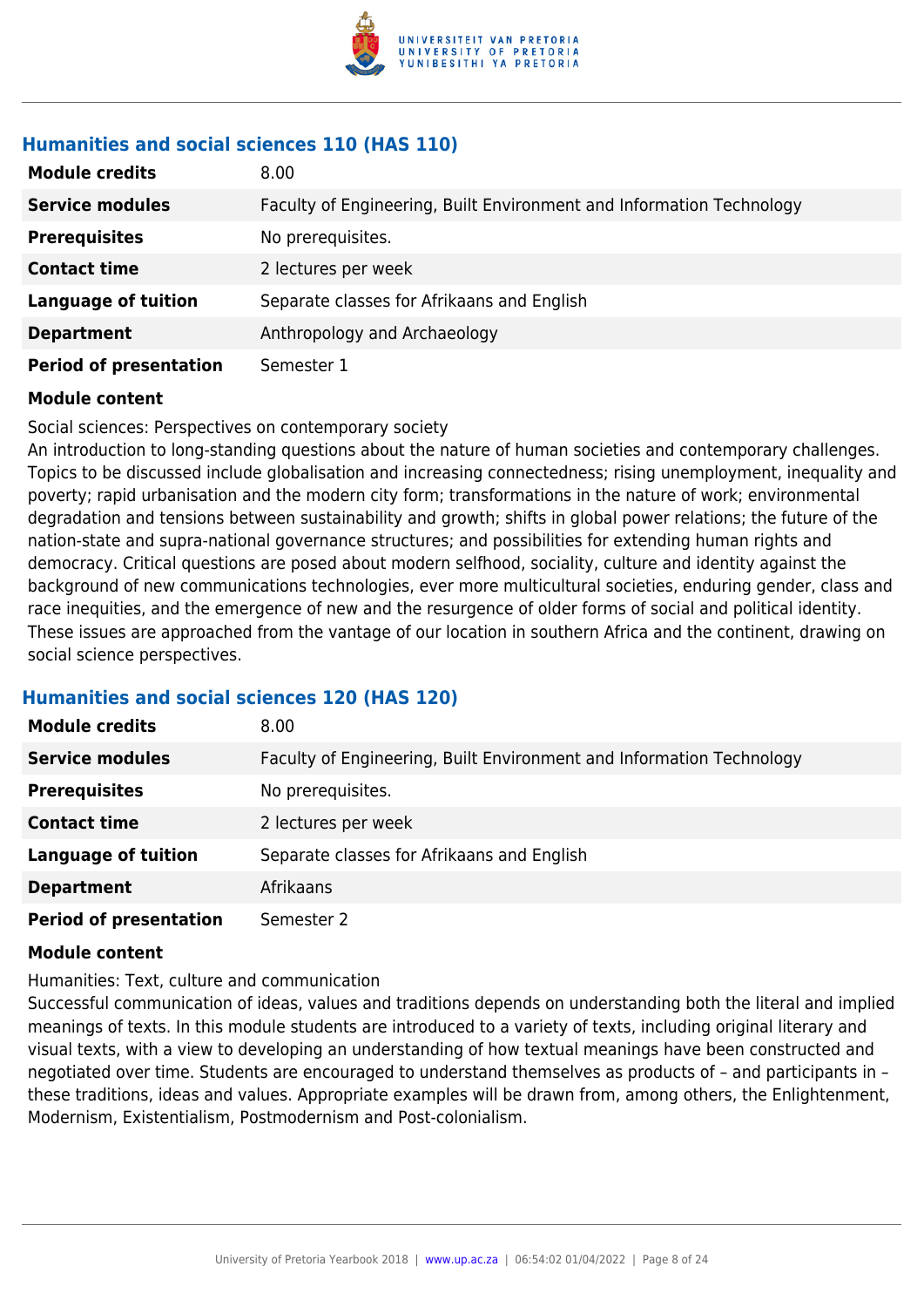

# **Graphical communication 110 (MGC 110)**

| <b>Module credits</b>         | 16.00                                      |
|-------------------------------|--------------------------------------------|
| <b>Service modules</b>        | <b>Faculty of Education</b>                |
| <b>Prerequisites</b>          | No prerequisites.                          |
| <b>Contact time</b>           | 3 lectures per week, 3 tutorials per week  |
| <b>Language of tuition</b>    | Separate classes for Afrikaans and English |
| <b>Department</b>             | Mechanical and Aeronautical Engineering    |
| <b>Period of presentation</b> | Semester 1                                 |

#### **Module content**

Freehand sketching covering the following: perspective, isometric and orthographic drawings. Drawing conventions, graphical techniques and assembly drawings. Evaluation of drawings and error detection. True lengths of lines, projections and intersections. Practical applications of these techniques. Introduction to computer-aided drawings, including dimensioning, crosshatching and detailing. Introduction to basic manufacturing processes including primary (casting, forging and extrusion) and secondary (drilling, turning, milling, grinding, broaching and sawing) manufacturing procedures.

# **Materials science 113 (NMC 113)**

| <b>Module credits</b>         | 16.00                                                          |
|-------------------------------|----------------------------------------------------------------|
| <b>Prerequisites</b>          | No prerequisites.                                              |
| <b>Contact time</b>           | 1 practical per week, 1 tutorial per week, 4 lectures per week |
| <b>Language of tuition</b>    | Separate classes for Afrikaans and English                     |
| <b>Department</b>             | Materials Science and Metallurgical Engineering                |
| <b>Period of presentation</b> | Semester 1                                                     |

#### **Module content**

Introduction to materials: the family of materials, atomic structure and types of bonding, crystal types and space arrangement of atoms, directions and planes in crystals, defects in crystals, diffusion in solids. Mechanical properties of materials: stress and strain, mechanical testing (strength, ductility, hardness, toughness, fatigue, creep), plastic deformation, solid-solution hardening, recrystallisation.

Polymeric materials: polymerisation and industrial methods, types of polymeric materials and their properties. Corrosion of metals: mechanisms and types of corrosion, corrosion rates, corrosion control. The heat treatment of steel: Fe-C phase diagram, equilibrium cooling, hardening and tempering of steel, stainless steel. Composite materials: Introduction, fibre reinforced polymeric composites, concrete, asphalt, wood.

# **Mechanics 122 (SWK 122)**

| <b>Module credits</b>  | 16.00                                        |
|------------------------|----------------------------------------------|
| <b>Service modules</b> | Faculty of Natural and Agricultural Sciences |
| <b>Prerequisites</b>   | <b>WTW 158</b>                               |
| <b>Contact time</b>    | 2 tutorials per week, 4 lectures per week    |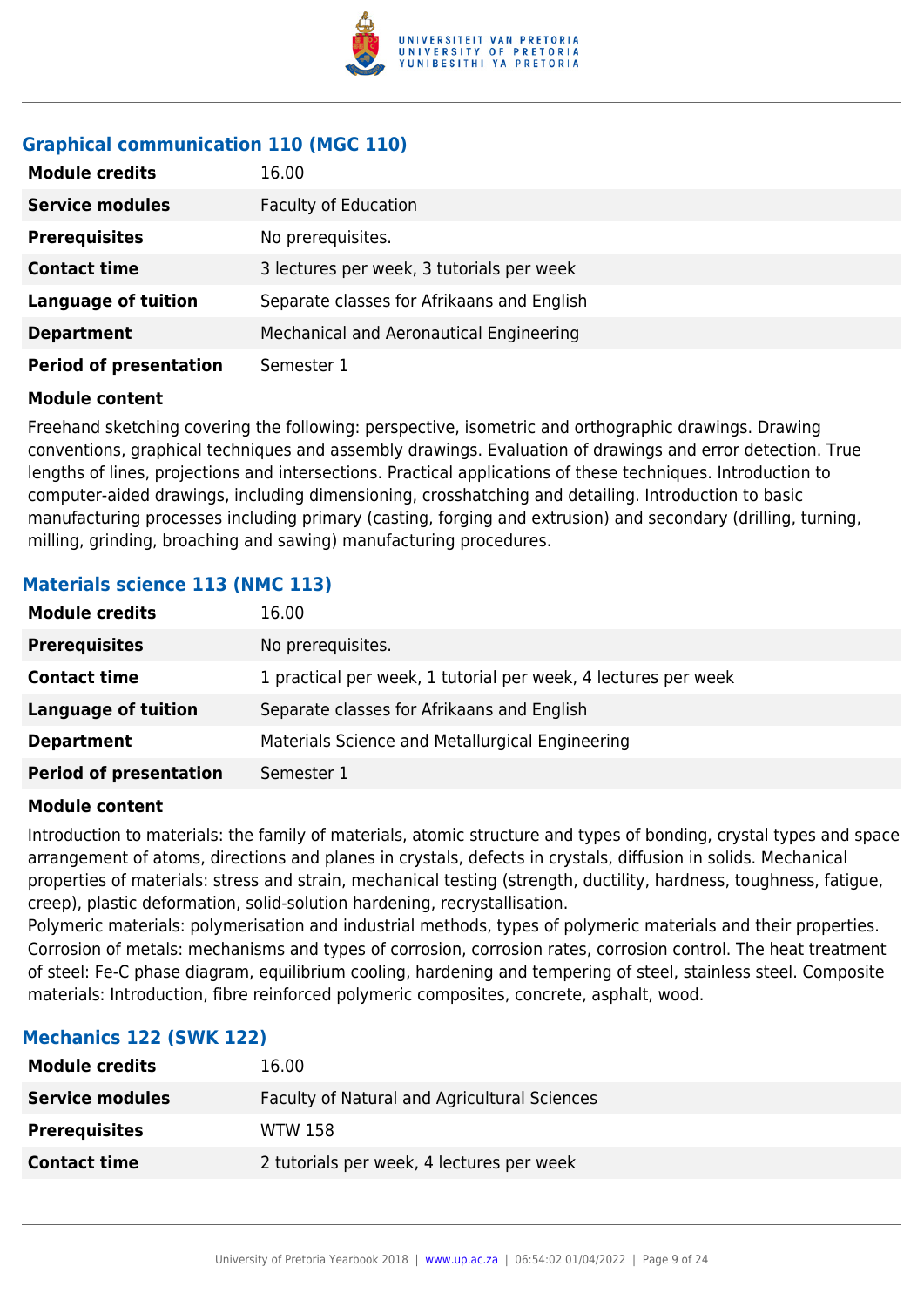

| Language of tuition           | Separate classes for Afrikaans and English |
|-------------------------------|--------------------------------------------|
| <b>Department</b>             | Civil Engineering                          |
| <b>Period of presentation</b> | Semester 2                                 |

Equivalent force systems, resultants. Newton's laws, units. Forces acting on particles. Rigid bodies: principle of transmissibility, resultant of parallel forces. Vector moments and scalar moments. Relationship between scalarand vector moments. Couples. Equivalent force systems on rigid bodies. Resultants of forces on rigid bodies. Equilibrium in two and three dimensions. Hooke's law. Trusses and frameworks. Centroids and second moments of area. Beams: distributed forces, shear force, bending moment, method of sections, relationship between load, shear force and bending moment.

### **Calculus 158 (WTW 158)**

| <b>Module credits</b>         | 16.00                                                                                                              |
|-------------------------------|--------------------------------------------------------------------------------------------------------------------|
| <b>Service modules</b>        | Faculty of Engineering, Built Environment and Information Technology                                               |
| <b>Prerequisites</b>          | Refer to Regulation 1.2: A candidate must have passed Mathematics with at least<br>60% in the Grade 12 examination |
| <b>Contact time</b>           | 1 tutorial per week, 4 lectures per week                                                                           |
| <b>Language of tuition</b>    | Separate classes for Afrikaans and English                                                                         |
| <b>Department</b>             | <b>Mathematics and Applied Mathematics</b>                                                                         |
| <b>Period of presentation</b> | Semester 1                                                                                                         |

#### **Module content**

\*This module is designed for first-year engineering students. Students will not be credited for more than one of the following modules for their degree: WTW 158, WTW 114, WTW 134, WTW 165.

Introduction to vector algebra. Functions, limits and continuity. Differential calculus of single variable functions, rate of change, graph sketching, applications. The mean value theorem, the rule of L'Hospital. Indefinite integrals, integration.

### **Mathematics 164 (WTW 164)**

| <b>Module credits</b>         | 16.00                                      |
|-------------------------------|--------------------------------------------|
| <b>Prerequisites</b>          | WTW 114 GS or WTW 158 GS                   |
| <b>Contact time</b>           | 1 tutorial per week, 4 lectures per week   |
| <b>Language of tuition</b>    | Separate classes for Afrikaans and English |
| <b>Department</b>             | Mathematics and Applied Mathematics        |
| <b>Period of presentation</b> | Semester 2                                 |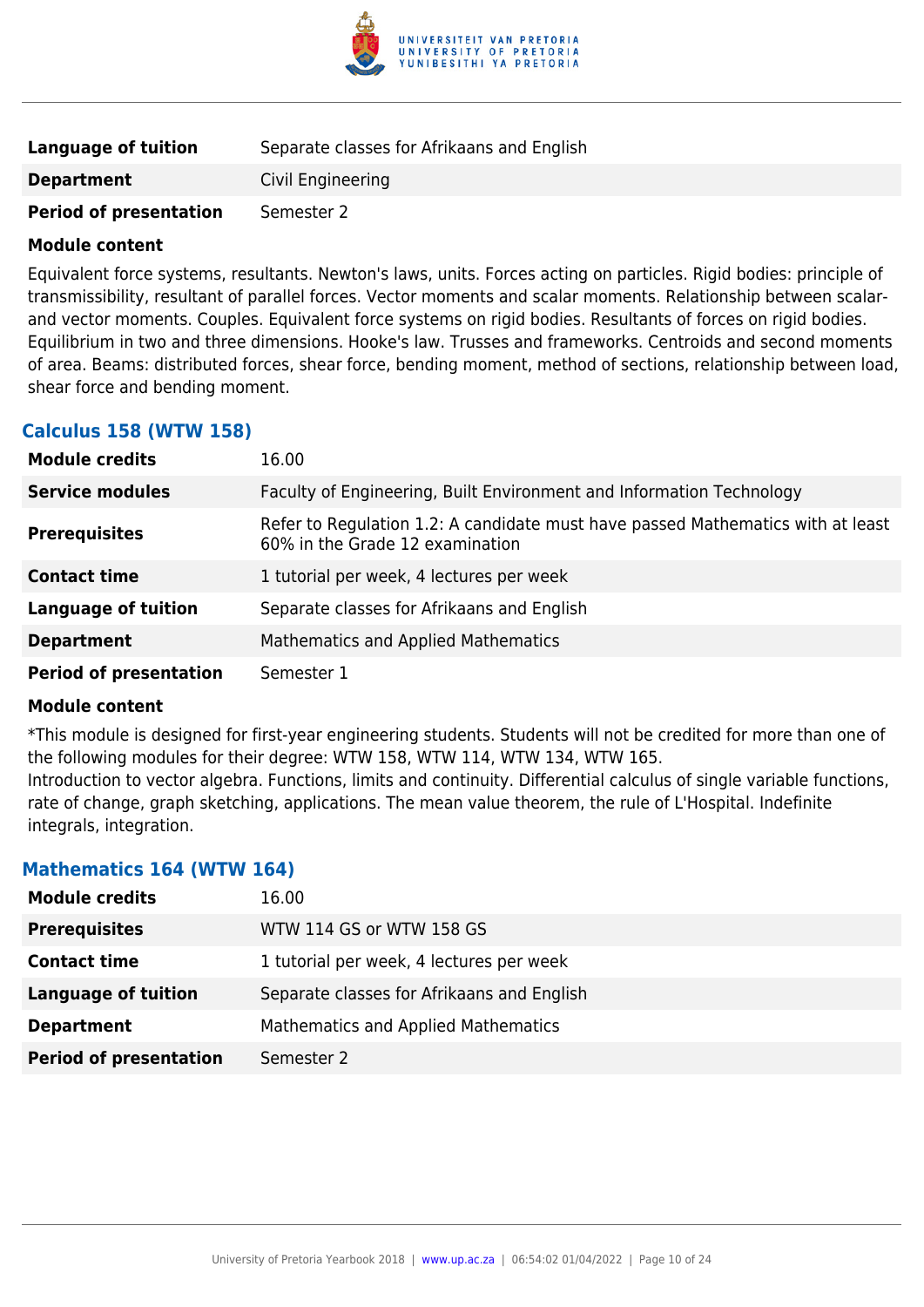

\*This module is designed for first-year engineering students. Students will not be credited for more than one of the following modules for their degree: WTW 146, WTW 148 and WTW 124,

Vector algebra with applications to lines and planes in space, matrix algebra, systems of linear equations, determinants, complex numbers, factorisation of polynomials and conic sections. Integration techniques, improper integrals. The definite integral, fundamental theorem of Calculus. Applications of integration. Elementary power series and Taylor's theorem. Vector functions, space curves and arc lengths. Quadratic surfaces and multivariable functions.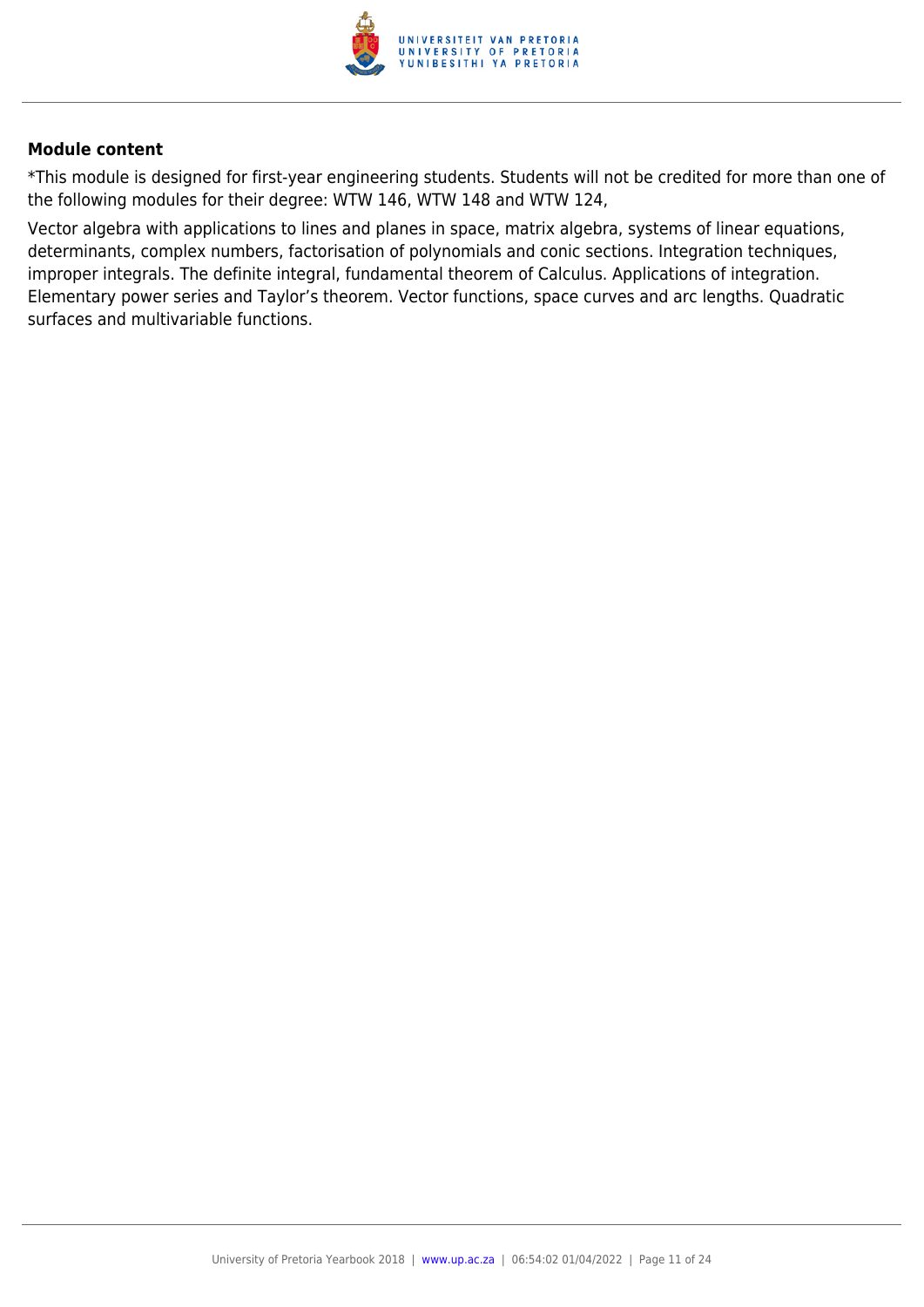

# Curriculum: Year 2

**Minimum credits: 144**

# **Core modules**

# **Engineering statistics 220 (BES 220)**

| <b>Module credits</b>         | 8.00                                       |
|-------------------------------|--------------------------------------------|
| <b>Prerequisites</b>          | WTW 158 GS, WTW 164 GS                     |
| <b>Contact time</b>           | 3 lectures per week                        |
| <b>Language of tuition</b>    | Separate classes for Afrikaans and English |
| <b>Department</b>             | Industrial and Systems Engineering         |
| <b>Period of presentation</b> | Semester 2                                 |

#### **Module content**

Engineering systems are often subjected to variation, uncertainty and incomplete information. Mathematical statistics provides the basis for effectively handling and quantifying the effect of these factors. This module provides an introduction to the concepts of mathematical statistics and will include the following syllabus themes: data analysis, probability theory, stochastic modelling, statistical inference and regression analysis.

# **Imperative programming 132 (COS 132)**

| <b>Module credits</b>         | 16.00                                                                                              |
|-------------------------------|----------------------------------------------------------------------------------------------------|
| <b>Service modules</b>        | <b>Faculty of Economic and Management Sciences</b><br>Faculty of Natural and Agricultural Sciences |
| <b>Prerequisites</b>          | APS of 30 and level 5 (60-69%) Mathematics                                                         |
| <b>Contact time</b>           | 1 practical per week, 1 tutorial per week, 3 lectures per week                                     |
| <b>Language of tuition</b>    | Separate classes for Afrikaans and English                                                         |
| <b>Department</b>             | <b>Computer Science</b>                                                                            |
| <b>Period of presentation</b> | Semester 1                                                                                         |

### **Module content**

This module introduces imperative computer programming, which is a fundamental building block of computer science. The process of constructing a program for solving a given problem, of editing it, compiling (both manually and automatically), running and debugging it, is covered from the beginning. The aim is to master the elements of a programming language and be able to put them together in order to construct programs using types, control structures, arrays, functions and libraries. An introduction to object orientation will be given. After completing this module, the student should understand the fundamental elements of a program, the importance of good program design and user-friendly interfaces. Students should be able to conduct basic program analysis and write complete elementary programs.

### **Electrical engineering 211 (EIR 211)**

**Module credits** 16.00

|  | <b>Module credits</b> |  |
|--|-----------------------|--|
|--|-----------------------|--|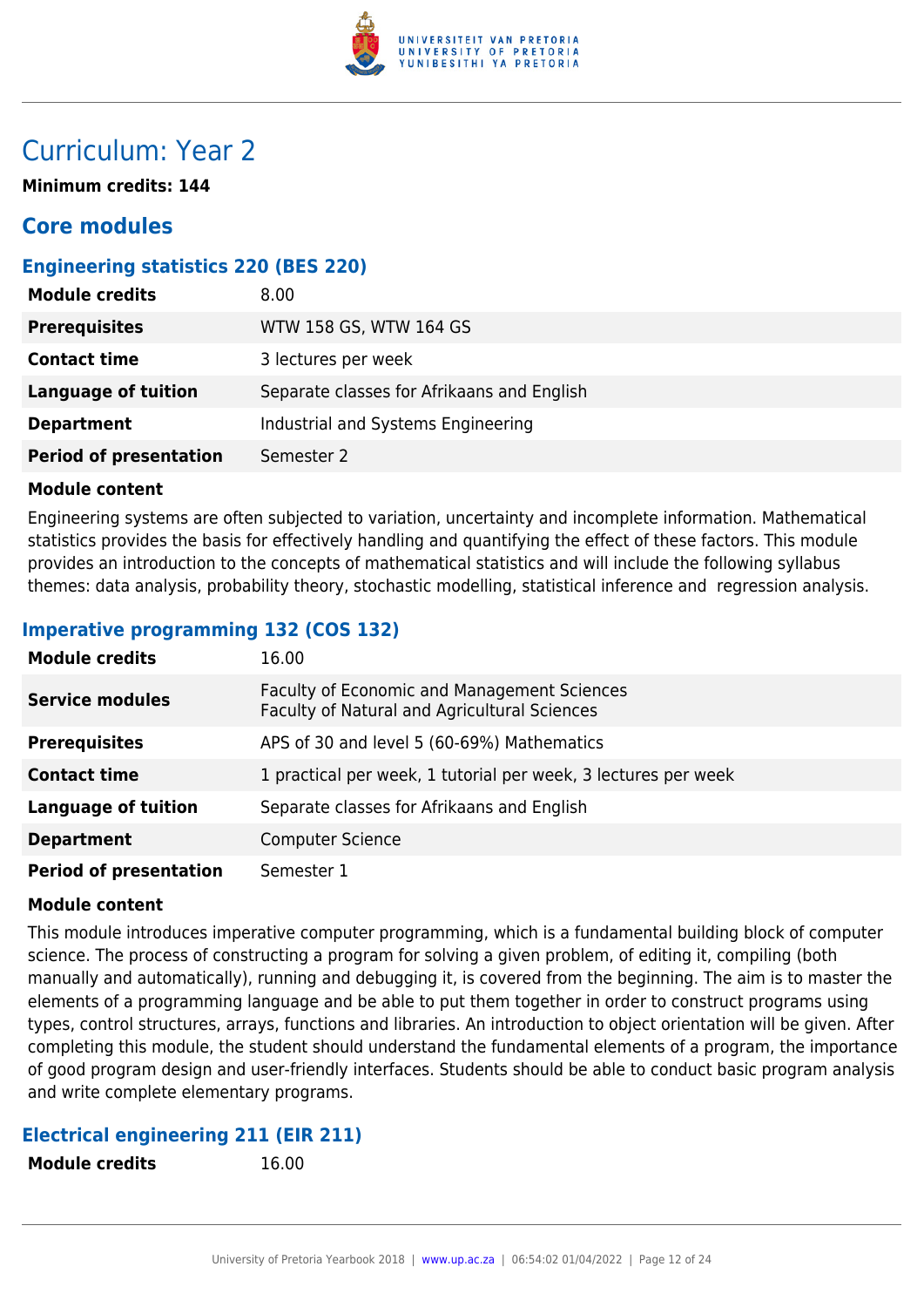

| <b>Prerequisites</b>          | EBN 111 or EBN 122 and WTW 161/164                             |
|-------------------------------|----------------------------------------------------------------|
| <b>Contact time</b>           | 1 practical per week, 1 tutorial per week, 3 lectures per week |
| <b>Language of tuition</b>    | Separate classes for Afrikaans and English                     |
| <b>Department</b>             | Electrical, Electronic and Computer Engineering                |
| <b>Period of presentation</b> | Semester 1                                                     |

Transient response phenomena in RC, RL and RLC circuits: Natural response and step response. Alternating current (AC) circuits: Phasors, impedances, and power in AC circuits. The application of Ohm's law, Kirchoff's circuit theorems, matrix methods and Thevenin and Norton equivalents to sinusoidal steady-state analysis. Three-phase circuits: Balanced three-phase circuits, star/delta configurations, and three-phase power transfer calculations. Magnetically coupled circuits: Mutual inductance, coupling factor, transformers, ideal transformers and autotransformers. Application of circuit theory to an induction machine: basic principles of induction machines, equivalent circuit and analysis thereof, calculation of power and torque through application of Thevenin's theorem. Synoptic introduction to other types of machines.

# **Professional and technical communication 210 (EII 210)**

| <b>Module credits</b>         | 8.00                                                   |
|-------------------------------|--------------------------------------------------------|
| <b>Prerequisites</b>          | No prerequisites.                                      |
| <b>Contact time</b>           | 2 lectures per week, 2 other contact sessions per week |
| Language of tuition           | Module is presented in English                         |
| <b>Department</b>             | Electrical, Electronic and Computer Engineering        |
| <b>Period of presentation</b> | Semester 1                                             |

#### **Module content**

Communicate effectively, both orally and in writing, with engineering audiences and the community at large. Written communication as evidenced by: uses appropriate structure, use of modern or electronic communication methods; style and language for purpose and audience; uses effective graphical support; applies methods of providing information for use by others involved in engineering activity; meets the requirements of the target audience. Effective oral communication as evidenced by appropriate structure, style and language; appropriate visual materials; delivers fluently; meets the requirements of the intended audience. Audiences range from engineering peers, management and lay persons, using appropriate academic or professional discourse. Typed reports range from short (300-1 000 word plus tables diagrams) to long (10 000-15 000 words plus tables, diagrams, references and appendices), covering material at exit level. Methods of providing information include the conventional methods of the discipline, for example engineering drawings, as well as subject-specific methods.

| Linear systems 220 (ELI 220) |                                                                |  |
|------------------------------|----------------------------------------------------------------|--|
| <b>Module credits</b>        | 16.00                                                          |  |
| <b>Prerequisites</b>         | EIR 211/221 GS                                                 |  |
| <b>Contact time</b>          | 1 practical per week, 1 tutorial per week, 3 lectures per week |  |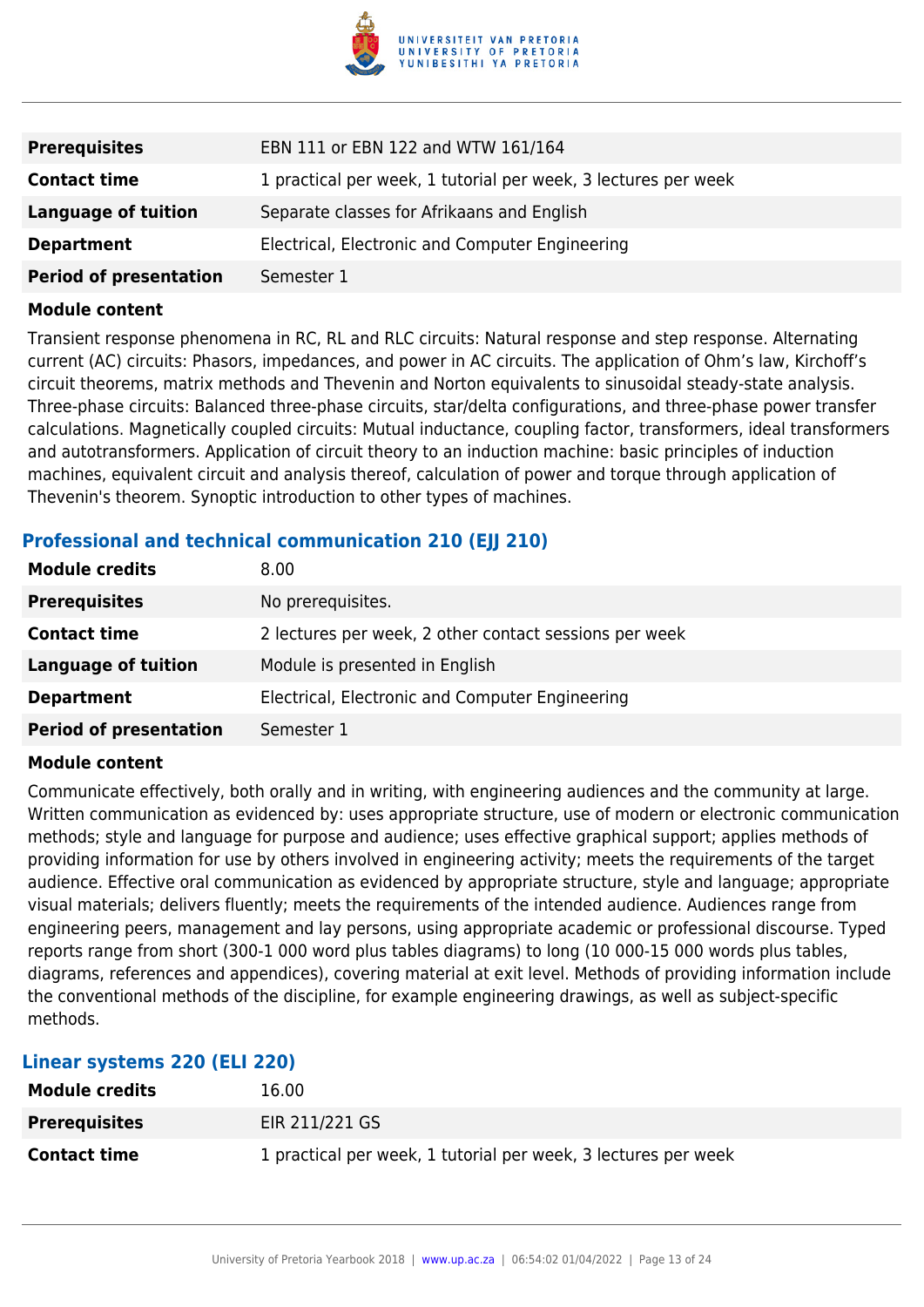

| <b>Language of tuition</b>    | Separate classes for Afrikaans and English      |
|-------------------------------|-------------------------------------------------|
| <b>Department</b>             | Electrical, Electronic and Computer Engineering |
| <b>Period of presentation</b> | Semester 2                                      |

Frequency domain analysis of linear time-invariant systems. Laplace, Fourier and Z-transforms applied to periodic, aperiodic and sampled signals; exponential and trigonometric Fourier series. Nyquist sampling theorem, transfer functions, poles and zeros, bandwidth and rise time, frequency response, impulse response, Bode diagrams, natural frequency, natural and forced response. Instability and oscillations. Computer simulation.

### **Digital systems 220 (ERS 220)**

| <b>Module credits</b>         | 16.00                                                          |
|-------------------------------|----------------------------------------------------------------|
| <b>Prerequisites</b>          | No prerequisites.                                              |
| <b>Contact time</b>           | 1 practical per week, 1 tutorial per week, 3 lectures per week |
| Language of tuition           | Separate classes for Afrikaans and English                     |
| <b>Department</b>             | Electrical, Electronic and Computer Engineering                |
| <b>Period of presentation</b> | Semester 2                                                     |

#### **Module content**

Introduction to digital circuit design, digital representations of numbers, device electronics in digital circuits, representation and simplification of logic functions, components of combinational circuits, analysis and design of combinational circuits, components of sequential circuits, analysis and design of sequential circuits, programmable components for combinatorial and sequential logic.

# **Community-based project 203 (JCP 203)**

| <b>Module credits</b>         | 8.00                                       |
|-------------------------------|--------------------------------------------|
| <b>Prerequisites</b>          | No prerequisites.                          |
| <b>Contact time</b>           | 1 lecture per week                         |
| <b>Language of tuition</b>    | Separate classes for Afrikaans and English |
| <b>Department</b>             | <b>Informatics</b>                         |
| <b>Period of presentation</b> | Year                                       |

#### **Module content**

This module is integrated into all undergraduate academic programmes offered by the Faculty. Main objectives: execution of a community project aimed at achieving a beneficial impact on a section of society; awareness of personal, social and cultural values and an understanding of social issues; and development of life skills. Assessment: project proposal, written progress reports, peer assessment, assessment by community, presentation, report presented in the form of a blog.

### **Dynamics 210 (MSD 210)**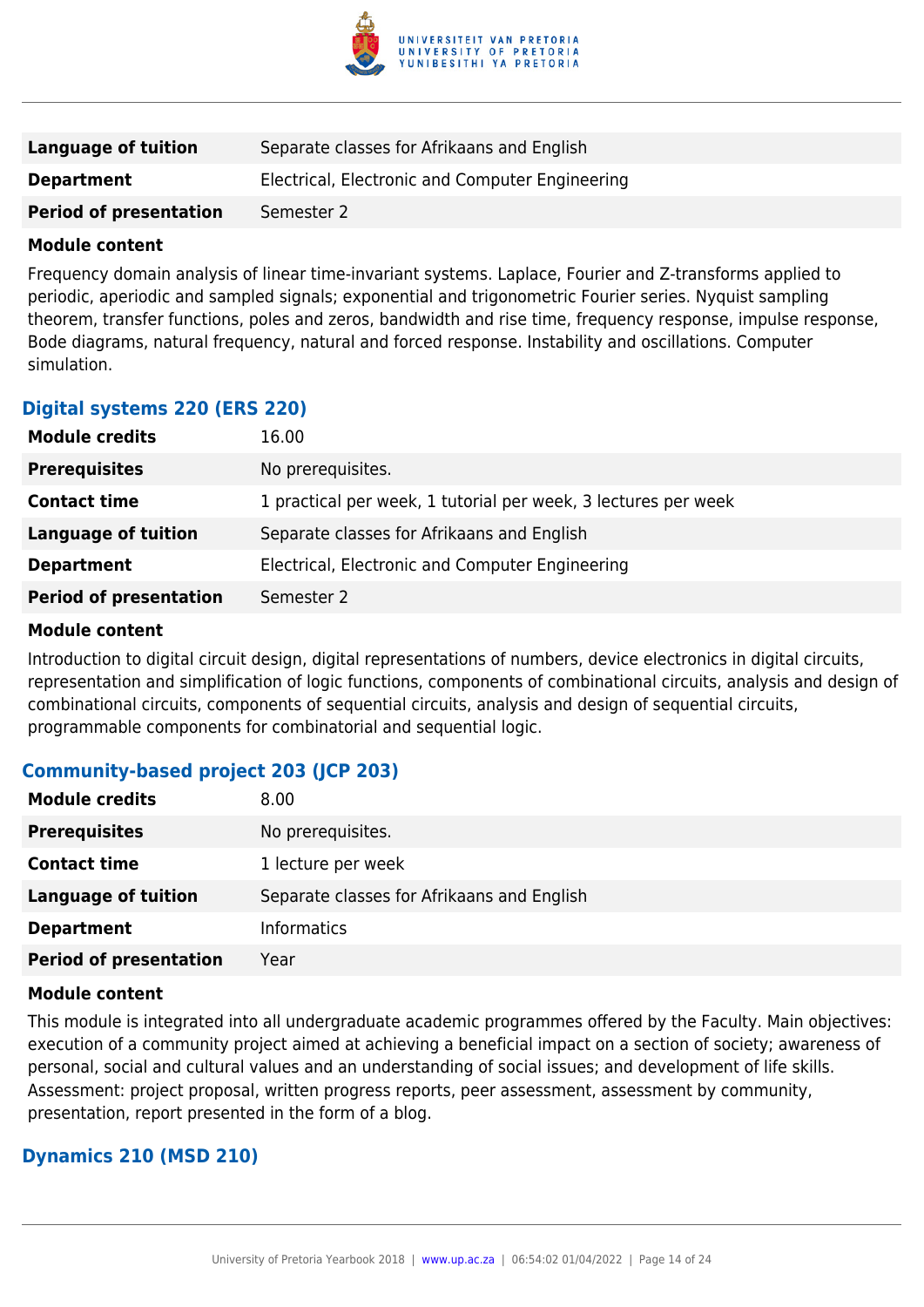

| 16.00                                        |
|----------------------------------------------|
| FSK 116 or FSK 176 and SWK 122 and WTW 256 # |
| 2 tutorials per week, 3 lectures per week    |
| Separate classes for Afrikaans and English   |
| Mechanical and Aeronautical Engineering      |
| Semester 1                                   |
|                                              |

Kinetics of systems of particles, Newton's 2nd law generalised for a system of particles, rate of change of momentum and angular momentum relations, work-energy relations, conservation laws, steady mass flow. Plane kinematics of rigid bodies, rotation, translation, general 2D motion, relative motion analysis. Moments and products of inertia. Plane kinetics of rigid bodies, equations of motion, rotation, translation, general 2D motion, work-energy relations. Vibration and time response.

### **Mathematics 238 (WTW 238)**

| <b>Module credits</b>         | 16.00                                                                |
|-------------------------------|----------------------------------------------------------------------|
| <b>Service modules</b>        | Faculty of Engineering, Built Environment and Information Technology |
| <b>Prerequisites</b>          | WTW 256 and WTW 258 GS                                               |
| <b>Contact time</b>           | 2 tutorials per week, 4 lectures per week                            |
| <b>Language of tuition</b>    | Separate classes for Afrikaans and English                           |
| <b>Department</b>             | <b>Mathematics and Applied Mathematics</b>                           |
| <b>Period of presentation</b> | Semester 2                                                           |

#### **Module content**

Linear algebra, eigenvalues and eigenvectors with applications to first and second order systems of differential equations. Sequences and series, convergence tests. Power series with applications to ordinary differential equations with variable coefficients. Fourier series with applications to partial differential equations such as potential, heat and wave equations.

### **Differential equations 256 (WTW 256)**

| <b>Module credits</b>         | 8.00                                                                 |
|-------------------------------|----------------------------------------------------------------------|
| <b>Service modules</b>        | Faculty of Engineering, Built Environment and Information Technology |
| <b>Prerequisites</b>          | WTW 158 and WTW 164                                                  |
| <b>Contact time</b>           | 1 discussion class per week, 2 lectures per week                     |
| <b>Language of tuition</b>    | Separate classes for Afrikaans and English                           |
| <b>Department</b>             | Mathematics and Applied Mathematics                                  |
| <b>Period of presentation</b> | Semester 1                                                           |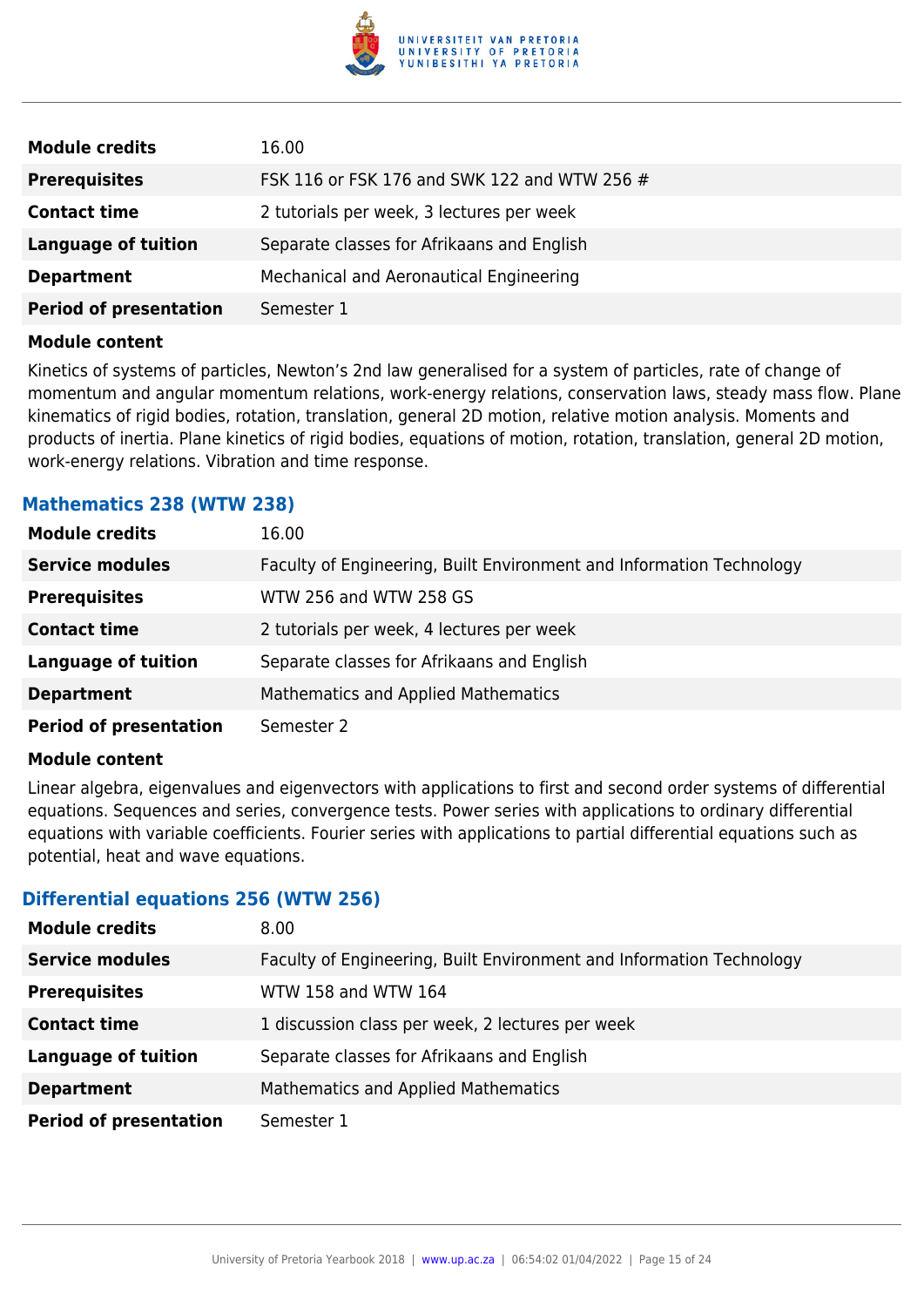

Theory and solution methods for linear differential equations as well as for systems of linear differential equations. Theory and solution methods for first order non-linear differential equations. The Laplace transform with application to differential equations. Application of differential equations to modelling problems.

# **Calculus 258 (WTW 258)**

| <b>Module credits</b>         | 8.00 <sub>1</sub>                                                    |
|-------------------------------|----------------------------------------------------------------------|
| <b>Service modules</b>        | Faculty of Engineering, Built Environment and Information Technology |
| <b>Prerequisites</b>          | WTW 158 and WTW 164                                                  |
| <b>Contact time</b>           | 1 tutorial per week, 2 lectures per week                             |
| <b>Language of tuition</b>    | Separate classes for Afrikaans and English                           |
| <b>Department</b>             | Mathematics and Applied Mathematics                                  |
| <b>Period of presentation</b> | Semester 1                                                           |

#### **Module content**

Calculus of multivariable functions, directional derivatives. Extrema. Multiple integrals, polar, cylindrical and spherical coordinates. Line integrals and the theorem of Green. Surface integrals and the theorems of Gauss and Stokes.

### **Numerical methods 263 (WTW 263)**

| <b>Module credits</b>         | 8.00                                                                 |
|-------------------------------|----------------------------------------------------------------------|
| <b>Service modules</b>        | Faculty of Engineering, Built Environment and Information Technology |
| <b>Prerequisites</b>          | WTW 164                                                              |
| <b>Contact time</b>           | 1 tutorial per week, 2 lectures per week                             |
| <b>Language of tuition</b>    | Separate classes for Afrikaans and English                           |
| <b>Department</b>             | Mathematics and Applied Mathematics                                  |
| <b>Period of presentation</b> | Semester 2                                                           |

### **Module content**

Numerical integration. Numerical methods to approximate the solution of non-linear equations, systems of equations (linear and non-linear), differential equations and systems of differential equations. Direct methods to solve linear systems of equations.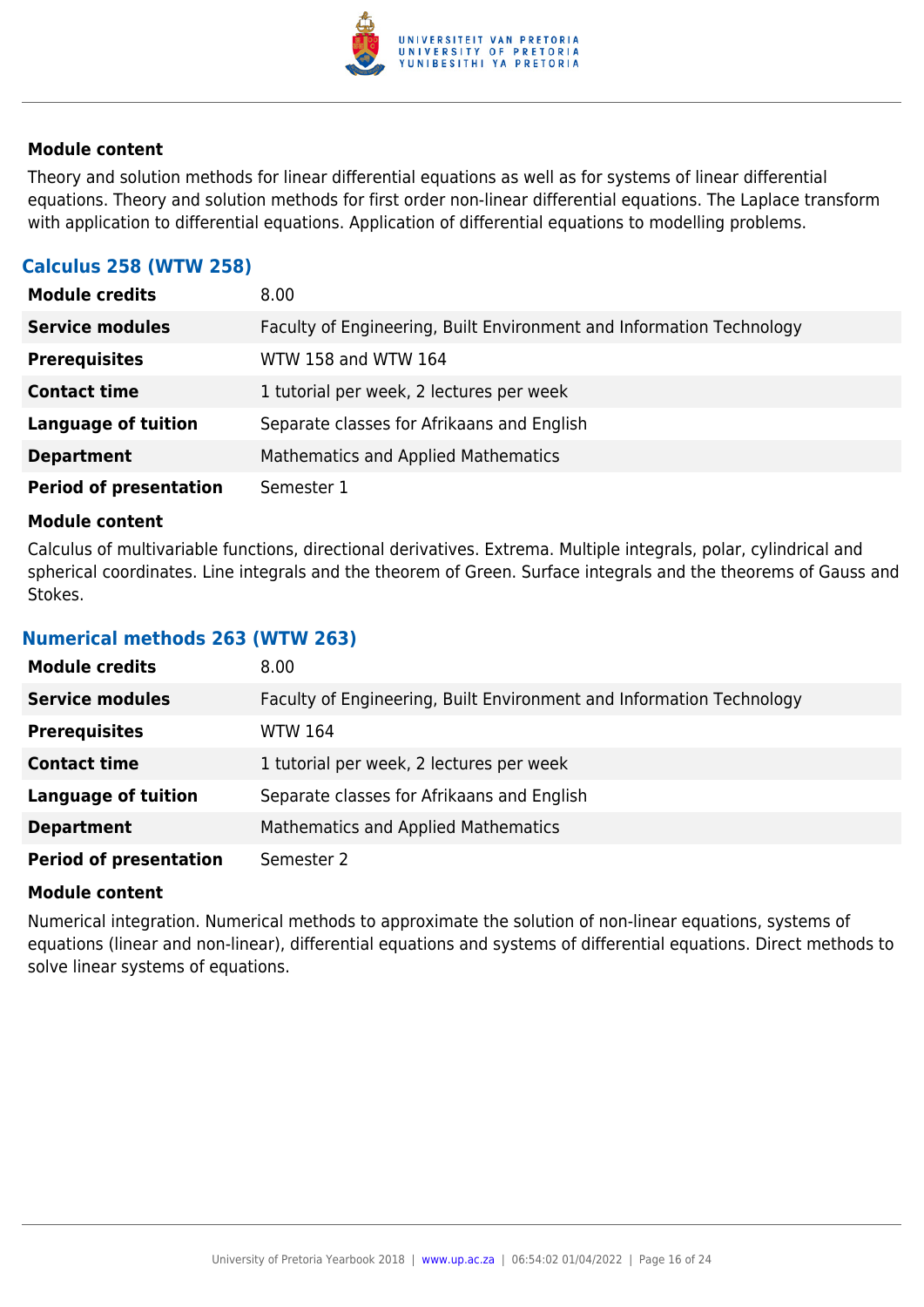

# Curriculum: Year 3

**Minimum credits: 144**

# **Core modules**

# **Engineering management 310 (BSS 310)**

| <b>Module credits</b>         | 8.00                                             |
|-------------------------------|--------------------------------------------------|
| <b>Prerequisites</b>          | No prerequisites.                                |
| <b>Contact time</b>           | 1 discussion class per week, 2 lectures per week |
| <b>Language of tuition</b>    | Separate classes for Afrikaans and English       |
| <b>Department</b>             | Industrial and Systems Engineering               |
| <b>Period of presentation</b> | Semester 1                                       |

### **Module content**

Programme and systems engineering

Concepts: Application of project management, systems thinking, systems approach, product, system and project life cycles, project phases and specification practices. Development models: stage-gate development, project charter, systems engineering models, systems engineering management and life cycle characteristics. Planning and Scheduling: task definition, work breakdown structures, duration estimation, Gantt charts, critical path, resource handling. Costs and Budgets: cost estimates, project life cycle costs, work authorisation. Control: project organisation. Legal: contracts, intellectual property. Case studies and semester project Engineering Economics

Decision making in an engineering environment. Allocation of cost. Money-time relationships (discreet interest formulae, tables, financial calculator, Excel). Bases for comparison of alternatives (present worth, annual worth,). Decision making among alternatives before and after tax (useful lives equal to study period, useful lives different among alternatives).

# **Control systems 320 (EBB 320)**

| <b>Module credits</b>         | 16.00                                                          |
|-------------------------------|----------------------------------------------------------------|
| <b>Prerequisites</b>          | <b>ELI 220 GS</b>                                              |
| <b>Contact time</b>           | 1 practical per week, 1 tutorial per week, 3 lectures per week |
| <b>Language of tuition</b>    | Module is presented in English                                 |
| <b>Department</b>             | Electrical, Electronic and Computer Engineering                |
| <b>Period of presentation</b> | Semester 2                                                     |

### **Module content**

Modelling and simulation of physical systems. Block and signal flow diagrams. State variable formulation. Time and frequency domain analysis. Stability and sensitivity. Design methods, cascade (eg. PID) and feedback controllers.

### **Electronic engineering design 320 (ELO 320)**

**Module credits** 16.00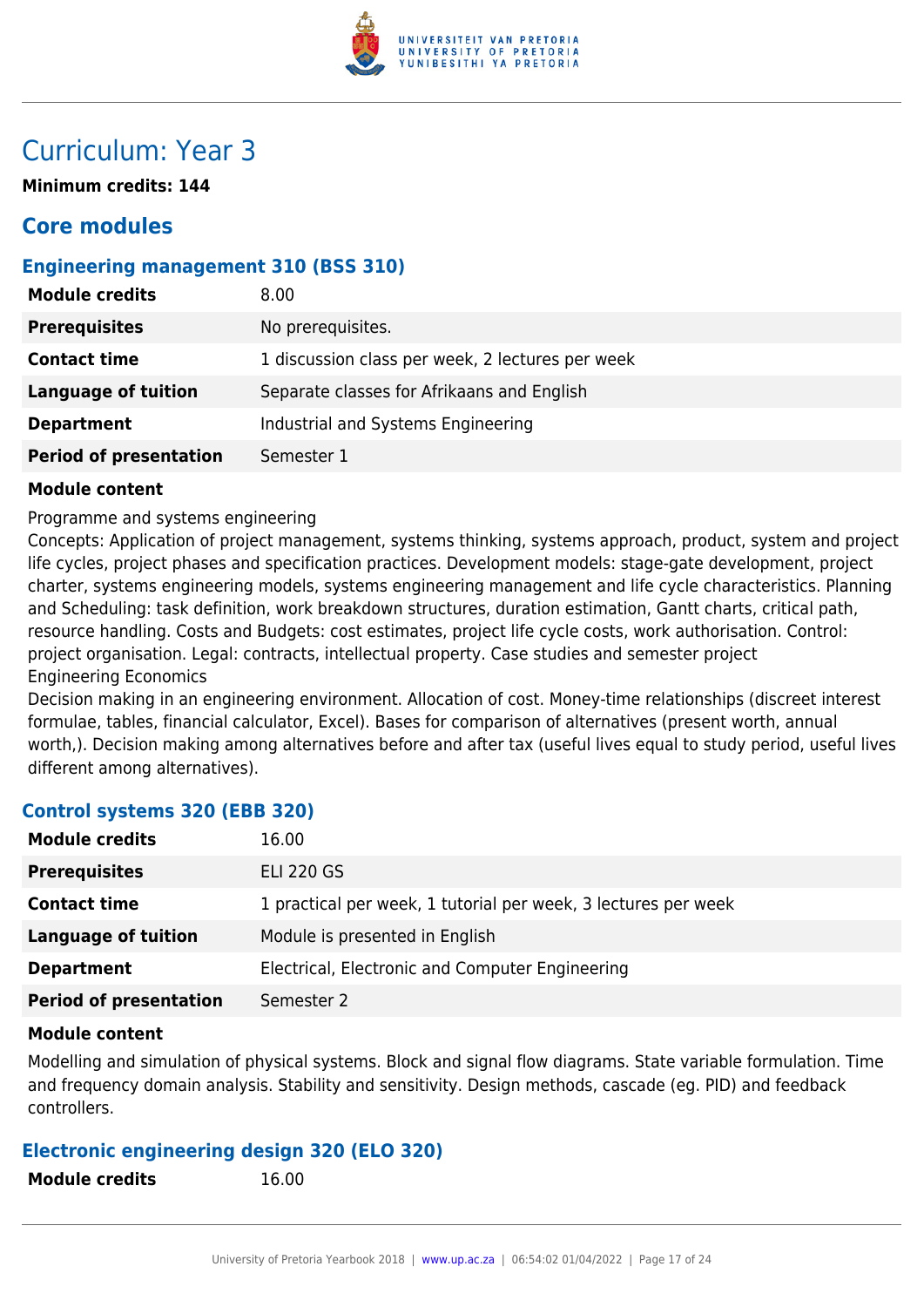

| <b>Prerequisites</b>          | <b>EMK 310 GS</b>                                               |
|-------------------------------|-----------------------------------------------------------------|
| <b>Contact time</b>           | 1 tutorial per week, 2 lectures per week, 2 practicals per week |
| Language of tuition           | Module is presented in English                                  |
| <b>Department</b>             | Electrical, Electronic and Computer Engineering                 |
| <b>Period of presentation</b> | Semester 2                                                      |

In this module, students are required to generate a creative system design through synthesis and integration of components and subsystems. Students have to acquire technical knowledge through independent learning, and demonstrate a competency to work in a technical design team to realise and demonstrate a working product. This practical component is augmented by theoretical instruction in the fundamentals of system engineering, industry standards and practices, PCB layout techniques, and packaging technology.

#### **Microprocessors 310 (EMK 310)**

| <b>Module credits</b>         | 16.00                                                          |
|-------------------------------|----------------------------------------------------------------|
| <b>Prerequisites</b>          | ERS 220 GS, ELI 220 GS, ENE 310/ ENE 310#                      |
| <b>Contact time</b>           | 1 practical per week, 1 tutorial per week, 3 lectures per week |
| Language of tuition           | Module is presented in English                                 |
| <b>Department</b>             | Electrical, Electronic and Computer Engineering                |
| <b>Period of presentation</b> | Semester 1                                                     |

#### **Module content**

Hardware based introduction to system designing microprocessors. General microprocessor architecture assembly language and limited C embedded code development, with specific focus on a RISC (Microchip PIC 18) and MIPS (Microchip PIC 32) type processor, memory interfacing and address decoding, microprocessor input/output and interfacing, general programming concepts, general microprocessor system design principles, current trends and new processors exposure to development boards and integrated development environments.

#### **Modulation systems 310 (EMS 310)**

| <b>Module credits</b>         | 16.00                                                          |
|-------------------------------|----------------------------------------------------------------|
| <b>Prerequisites</b>          | <b>ELI 220 GS</b>                                              |
| <b>Contact time</b>           | 1 practical per week, 1 tutorial per week, 3 lectures per week |
| <b>Language of tuition</b>    | Module is presented in English                                 |
| <b>Department</b>             | Electrical, Electronic and Computer Engineering                |
| <b>Period of presentation</b> | Semester 1                                                     |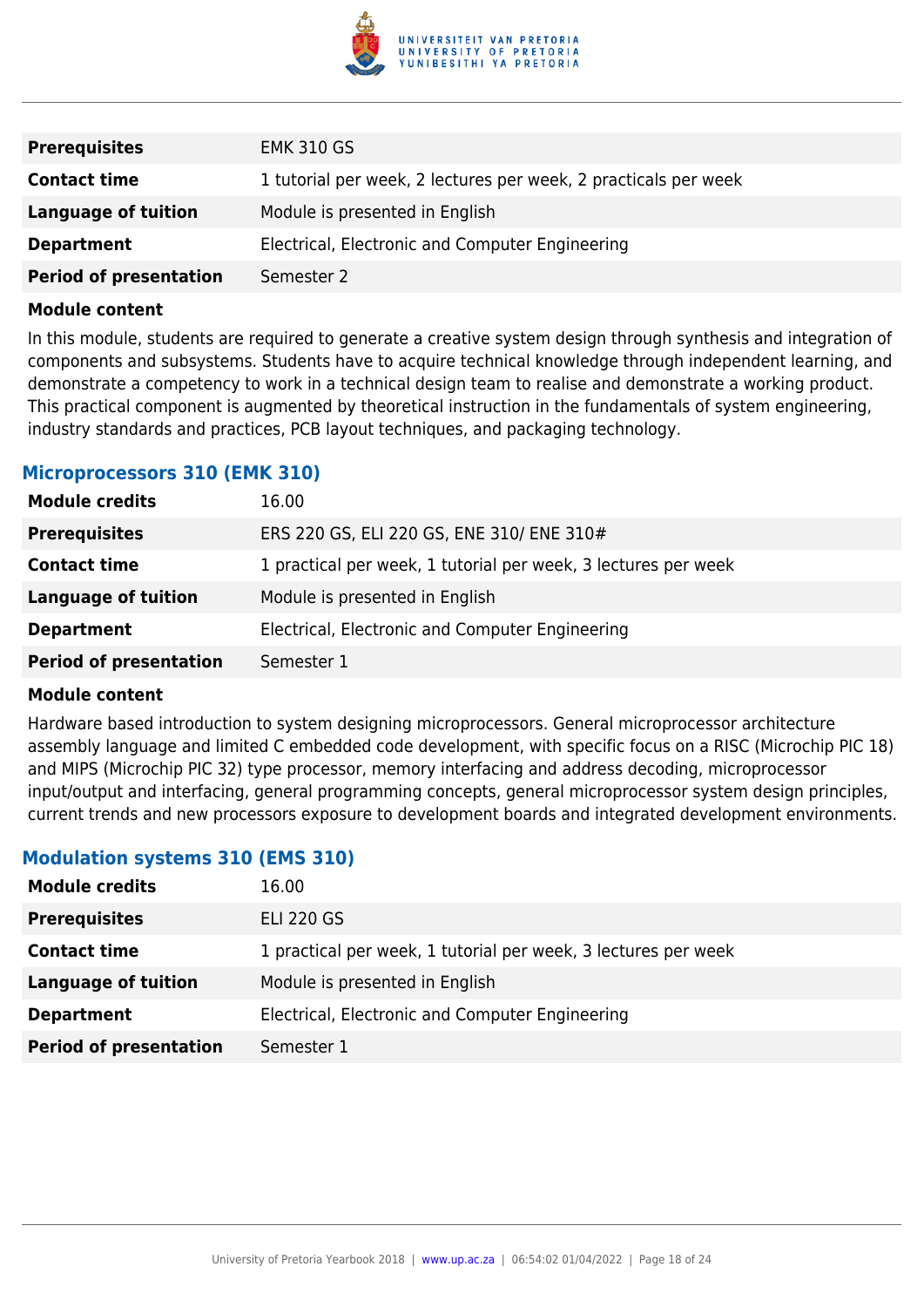

Spectral analysis using the Fourier and Z-transforms. Transform identities. Convolution and correlation. Linear system theory. Analog and hybrid modulation systems: AM, PM, FM, PAM, PCM, Delta-modulation, PWM. Carrier synchronisation. Communication channels and transmission effects. Sampled Systems. Source digitisation (D/A conversion), quantisation noise. Introduction to information theory and source coding. Formatting and line codes. Spectral characteristics of random data signals. Introduction to digital modulation. Binary modulation techniques: PSK, FSK and ASK. Symbol synchronisation. PLL theory. Matched filter concepts. Analysis of digital modulation systems in AWGN. Simulation and practical implementation of simple digital communication building blocks and subsystems. The focus will be on analog modulation techniques as applied to radio communication systems.

### **Electromagnetism 310 (EMZ 310)**

| <b>Module credits</b>         | 16.00                                                          |
|-------------------------------|----------------------------------------------------------------|
| <b>Prerequisites</b>          | WTW 238 GS, WTW 263 GS, EIR 211/221 GS                         |
| <b>Contact time</b>           | 1 practical per week, 1 tutorial per week, 3 lectures per week |
| Language of tuition           | Module is presented in English                                 |
| <b>Department</b>             | Electrical, Electronic and Computer Engineering                |
| <b>Period of presentation</b> | Semester 1                                                     |

#### **Module content**

Transmission line equations, wave propagation, input impedance, power flow; Electrostatics, charge and current, laws of Coulomb and Gauss, scalar potential, properties of materials, boundary conditions, capacitance, Magnetostatics, laws of Biot-Savart and Ampère, magnetic properties of materials, boundary conditions; Plane wave propagation, polarisation, power density; Wave reflection and transmission, normal and oblique incidence.

### **Microwaves and antennas 320 (EMZ 320)**

| <b>Module credits</b>         | 16.00                                                          |
|-------------------------------|----------------------------------------------------------------|
| <b>Prerequisites</b>          | EMZ 310 GS, ENE 310 GS                                         |
| <b>Contact time</b>           | 1 practical per week, 1 tutorial per week, 3 lectures per week |
| Language of tuition           | Module is presented in English                                 |
| <b>Department</b>             | Electrical, Electronic and Computer Engineering                |
| <b>Period of presentation</b> | Semester 2                                                     |

#### **Module content**

Smith Chart;transients; Waveguides, stripline, microstripline; Network analysis,S-parameters, signal flow diagrams, matching networks; Power divider; Filter implementation, Richard's transformation, Kuroda'a identities; Antenna fundamentals, port and radiation characteristics, Friis transmission equation, halfwave dipole, aperture antennas, linear arrays, microstrip patch antenna and arrays; Antenna applications, satellite, base stations, adaptive beams; Radar range equation.

# **Analogue electronics 310 (ENE 310)**

**Module credits** 16.00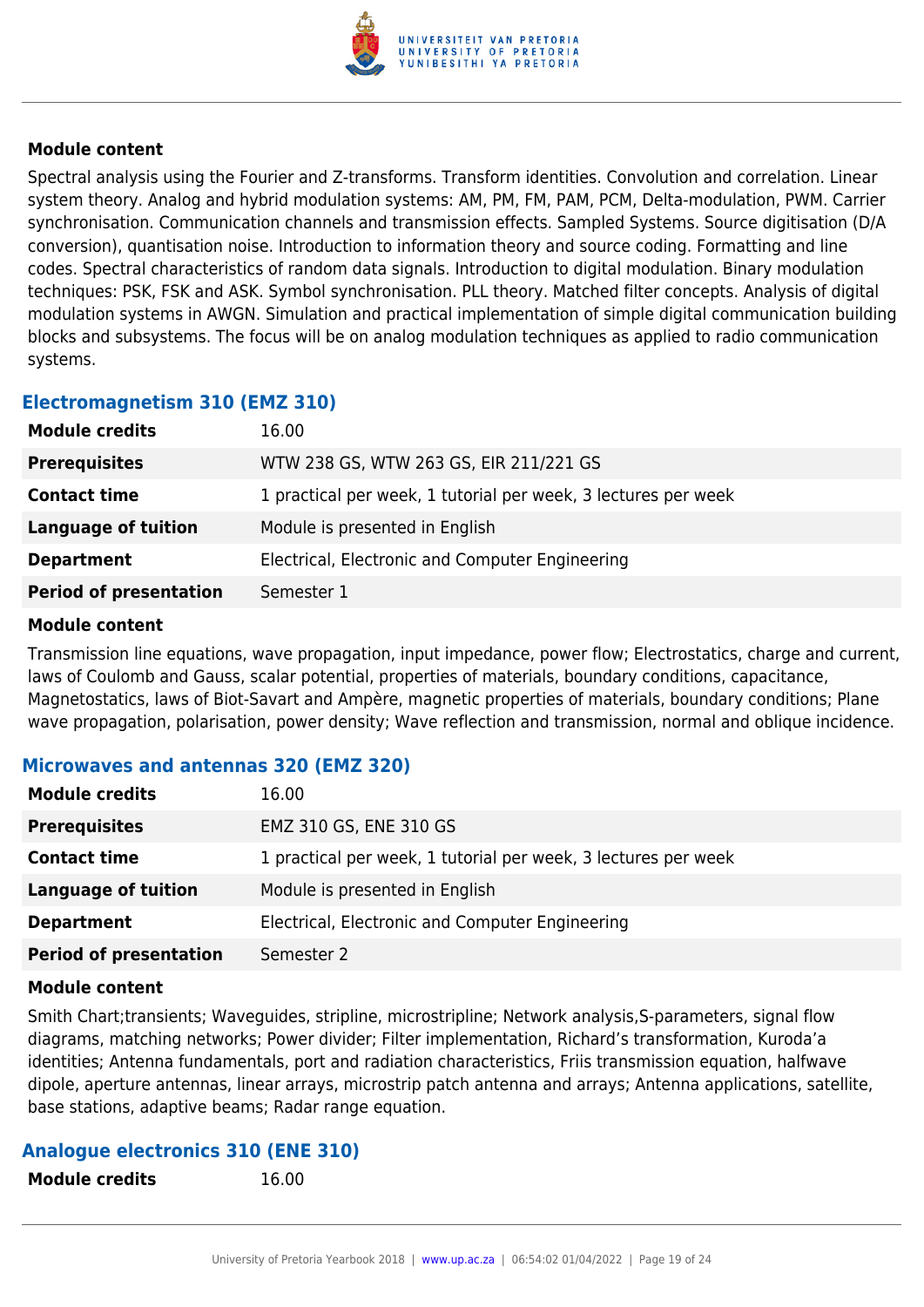

| <b>Prerequisites</b>          | <b>ELI 220 GS</b>                                              |
|-------------------------------|----------------------------------------------------------------|
| <b>Contact time</b>           | 1 practical per week, 1 tutorial per week, 3 lectures per week |
| Language of tuition           | Separate classes for Afrikaans and English                     |
| <b>Department</b>             | Electrical, Electronic and Computer Engineering                |
| <b>Period of presentation</b> | Semester 1                                                     |

Amplifier concepts: gain, input impedance, output impedance, bandwidth, cascaded stages. Amplifier power dissipation and power efficiency. Operational amplifiers: non-ideal, limitations, low power, programmable. Diode operational circuits: Logarithmic amplifiers, peak detector, clamp, absolute value, voltage regulators. Feedback and stability in amplifiers. Operational circuits: Instrumentation amplifiers, multipliers, oscillators, filters, translinear circuits, and sampling electronics.

### **Stochastic communications systems 320 (ESC 320)**

| <b>Module credits</b>         | 16.00                                                          |
|-------------------------------|----------------------------------------------------------------|
| <b>Prerequisites</b>          | WTW 258, WTW 256, WTW 238 and EMS 310 GS                       |
| <b>Contact time</b>           | 1 practical per week, 1 tutorial per week, 3 lectures per week |
| <b>Language of tuition</b>    | Module is presented in English                                 |
| <b>Department</b>             | Electrical, Electronic and Computer Engineering                |
| <b>Period of presentation</b> | Semester 2                                                     |

### **Module content**

Review of signal theory. Introduction to stochastic processes: stationarity and ergodicity. Noise models. Channel models and transmission effects. Comparison of analogue and digital modulation systems in noise. Signal space concepts and geometric representation of signals. Statistical communication theory: channel capacity theorem. Design and realisation of binary and multi-level digital modulation systems. Spectral efficiency. Optimal receiver design: matched filter (MF) and correlation-type receiver structures. Nyquist and partial-response (PR) systems. Digital transmission through bandlimited AWGN channels: inter-symbol-interference (ISI). Introduction to linear estimation: equaliser algorithms and design. Introduction to channel (error correction) coding: Symbol-bysymbol versus maximum likelihood sequence estimation (MLSE) techniques. Block and convolutional codes. The focus will be on applications in the cellular and mobile communication fields where stochastic processes such as noise and channel effects are of prime importance.

# **Engineering activity and group work 320 (MIA 320)**

| <b>Module credits</b>         | 8.00                                                                                  |
|-------------------------------|---------------------------------------------------------------------------------------|
| <b>Prerequisites</b>          | (BSS 310), (CJJ 310) or (EJJ 210) or (BJJ 210) or (MJJ 210) or (NJJ 210) or (PJJ 210) |
| <b>Contact time</b>           | 1 other contact session per week, 2 lectures per week                                 |
| <b>Language of tuition</b>    | Module is presented in English                                                        |
| <b>Department</b>             | Mechanical and Aeronautical Engineering                                               |
| <b>Period of presentation</b> | Semester 2                                                                            |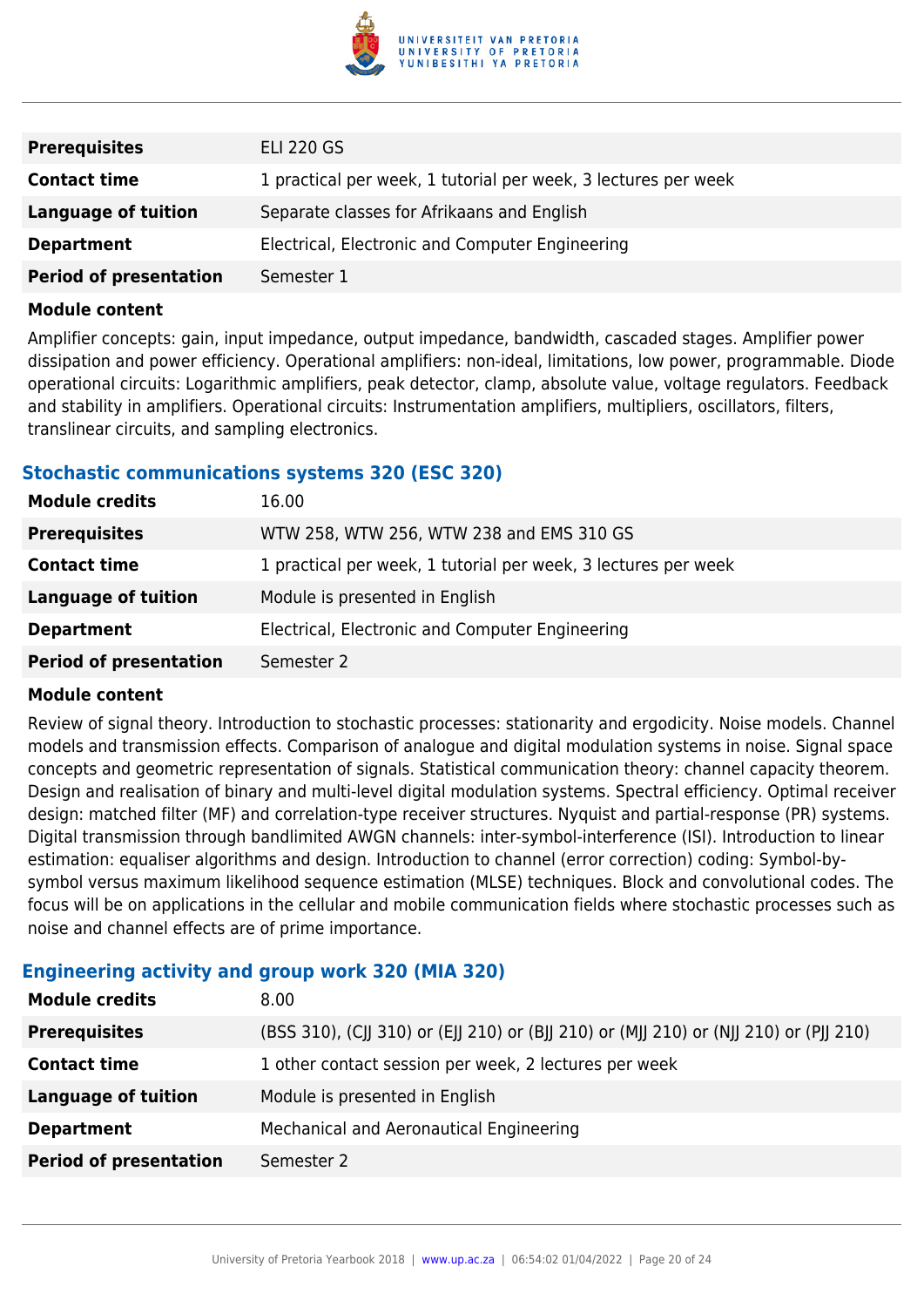

Two exit learning outcomes (ELO) of ECSA are addressed and each must be passed in the same semester. ELO7: Demonstrate critical awareness of the impact of engineering activity on the social, industrial and physical environment. The history of engineering globally and in South Africa. Most important engineering projects globally and in South Africa. The impact of technology on society. Occupational and public health and safety. Occupational Health and Safety Act. Impacts on the physical environment. The personal, social, cultural values and requirements of those affected by engineering activity. The combination of social, workplace (industrial) and physical environmental factors are appropriate to the discipline of the qualification. ELO8: Demonstrate competence to work effectively on a small project as an individual, in teams and in multidisciplinary environments. Identifies and focuses on objectives. Works strategically. Executes tasks effectively. Delivers completed work on time. Effective team work: Makes individual contribution to team activity; performs critical functions; enhances work of fellow team members; benefits from support of team members; communicates effectively with team members; delivers completed work on time. Multidisciplinary work by the following: Acquires a working knowledge of co-workers' discipline; uses a systems engineering approach; communicates across disciplinary boundaries. Report and presentation on team project. Tasks require co-operation across at least one disciplinary boundary. Students acquire a working knowledge of co-workers discipline. Students communicate between disciplinary boundaries.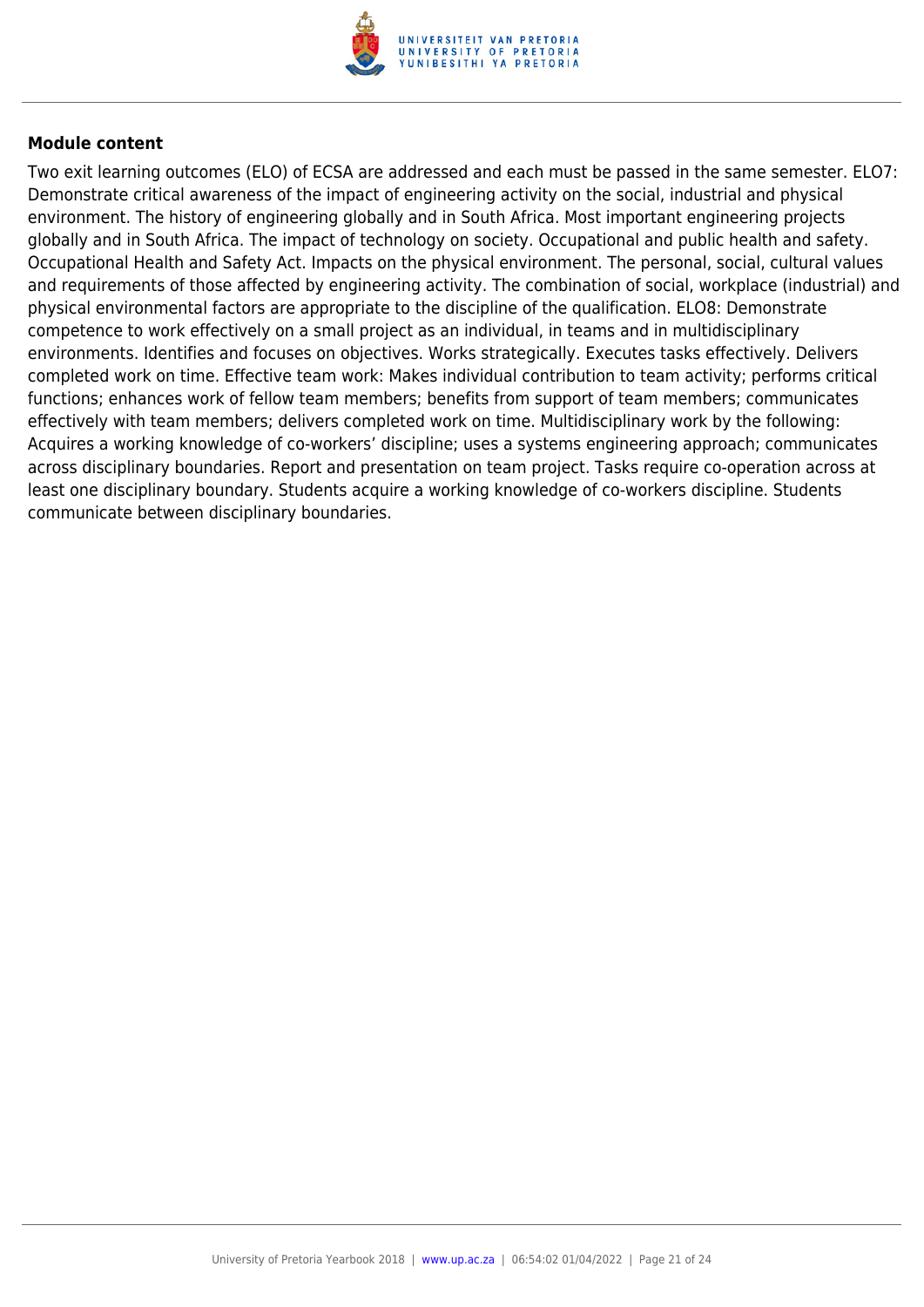

# Curriculum: Final year

**Minimum credits: 136**

# **Core modules**

# **Automation 410 (EBT 410)**

| <b>Module credits</b>         | 16.00                                                          |
|-------------------------------|----------------------------------------------------------------|
| <b>Prerequisites</b>          | <b>EBB 320 GS</b>                                              |
| <b>Contact time</b>           | 1 practical per week, 1 tutorial per week, 3 lectures per week |
| <b>Language of tuition</b>    | Module is presented in English                                 |
| <b>Department</b>             | Electrical, Electronic and Computer Engineering                |
| <b>Period of presentation</b> | Semester 1                                                     |

# **Module content**

Plant automation issues. The steps taken to establish controllers for industrial processes. Static and dynamic properties of sensors and actuators. Obtaining models from process data. Plant automation platforms. Modelbases PID and internal model control. Turning and troubleshoot control loops. Unconstrained single-input-singleoutput model predictive control. Economic evaluation of automation systems.

# **Research project 424 (EES 424)**

| <b>Module credits</b>         | 16.00                                                           |
|-------------------------------|-----------------------------------------------------------------|
| <b>Prerequisites</b>          | <b>ERS 220</b>                                                  |
| <b>Contact time</b>           | 1 tutorial per week, 2 lectures per week, 2 practicals per week |
| <b>Language of tuition</b>    | Module is presented in English                                  |
| <b>Department</b>             | Electrical, Electronic and Computer Engineering                 |
| <b>Period of presentation</b> | Semester 2                                                      |

#### **Module content**

Specific niche areas from electronic engineering are addressed within the context of a research project. The student should be able to demonstrate competence in designing and conducting investigations and experiments; to analyse the results; to select and use appropriate engineering tools and software; to interpret and derive information from the data; to draw conclusions based on evidence and to communicate the purpose, process and outcomes in a report.

# **Advanced electronics 410 (ENE 410)**

| <b>Module credits</b> | 16.00                                                          |
|-----------------------|----------------------------------------------------------------|
| <b>Prerequisites</b>  | <b>ENE 310 GS</b>                                              |
| <b>Contact time</b>   | 1 practical per week, 1 tutorial per week, 3 lectures per week |
| Language of tuition   | Module is presented in English                                 |
| <b>Department</b>     | Electrical, Electronic and Computer Engineering                |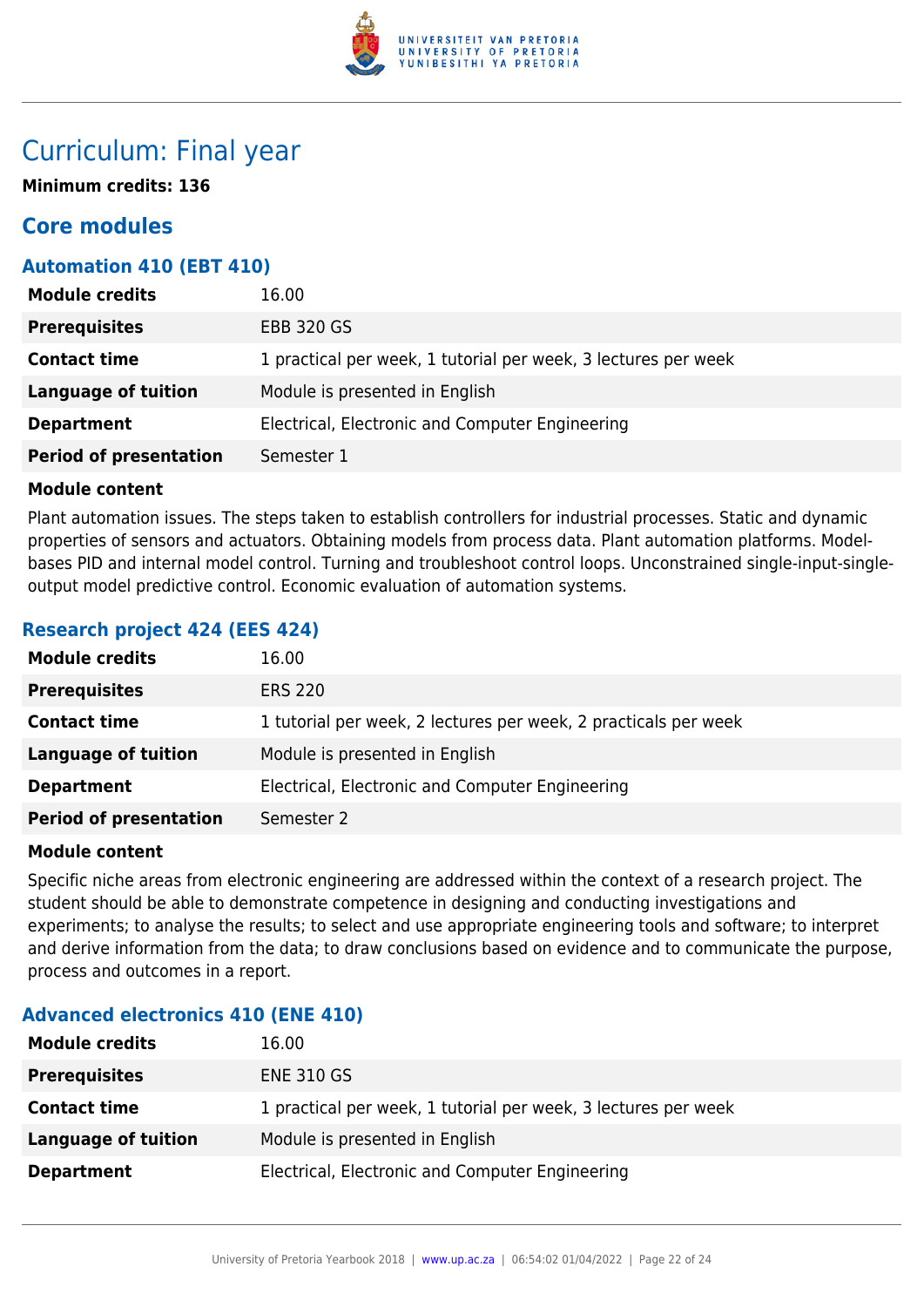

#### **Period of presentation** Semester 1

#### **Module content**

Bipolar and Field Effect Transistor (FET) amplifier design: bias and frequency response of small signal loaded single stage, multistage, differential stage, and feedback amplifiers. Amplifier figure of merit parameters, including total harmonic distortion. Large signal power amplifiers. Communication electronics: RF component modelling, two-port models for RF networks, matching networks, small signal narrowband RF amplifiers, RF oscillators.

# **Project 400 (EPR 400)**

| <b>Module credits</b>         | 64.00                                           |
|-------------------------------|-------------------------------------------------|
| <b>Prerequisites</b>          | EWE 320 or ELO 320, Finalists only              |
| <b>Contact time</b>           | 1 lecture per week                              |
| <b>Language of tuition</b>    | Separate classes for Afrikaans and English      |
| <b>Department</b>             | Electrical, Electronic and Computer Engineering |
| <b>Period of presentation</b> | Year                                            |

#### **Module content**

This module entails the individual completion of an engineering project from concept to delivery. The student must demonstrate independent mastery of an engineering project. The module focuses on the formulation of an engineering problem, the development of appropriate technical specifications, project planning and management and then completion of a technical project of a given nature, scope and complexity. The nature of projects is either mainly design (design, synthesis and testing) with a smaller component of investigation (experimental work and data analysis), or, alternatively, mainly investigation with a smaller component of design. As final step in the project, the student evaluates the final outcome of the design or investigation against the specifications and he/she also evaluates the impact of the project (social, legal, safety and environmental). Oral and written technical communication is evaluated as an important part of the module.

# **Practical training and report 423 (EPY 423)**

| <b>Module credits</b>         | 16.00                                           |
|-------------------------------|-------------------------------------------------|
| <b>Prerequisites</b>          | No prerequisites.                               |
| <b>Contact time</b>           | 1 lecture per week                              |
| <b>Language of tuition</b>    | Module is presented in English                  |
| <b>Department</b>             | Electrical, Electronic and Computer Engineering |
| <b>Period of presentation</b> | Semester 2                                      |

#### **Module content**

Four weeks practice-orientated experience at any institution of the student's choice (preferably in electrical, electronic or computer engineering). The student must acquire experience in the working environment and more specifically work ethics, ecology, economy, punctuality, knowledge of human nature, etc. One week after the commencement of the second semester the student must submit a report on the aspects of his/her work experience as determined by the Head of the Department.